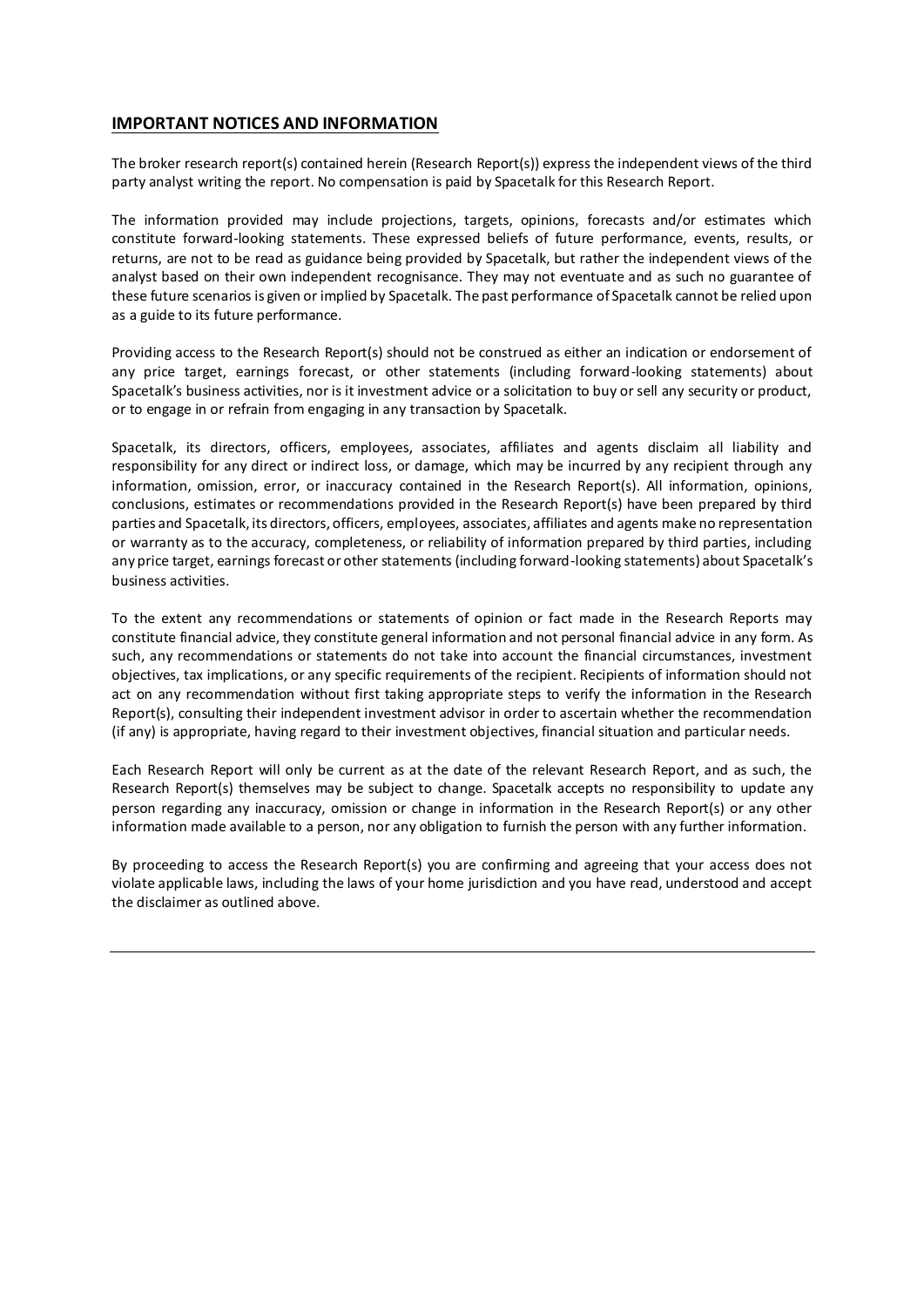

### EQUITIES RESEARCH

# **Spacetalk**

### On the cusp of widespread adoption

We launch coverage of Spacetalk with a Buy recommendation and a fair value of \$0.60 per share, 300% share price upside.

- ➢ **Leaders in a nascent market:** Spacetalk make smartwatches for children and seniors paired with software which enables guardians to care for them. In the future most children and seniors will wear a smartwatch. There is a good chance that this watch will be a Spacetalk. Spacetalk currently has an estimated market share >80% of the Australian children's connected smartwatch category and is a pioneer of the seniors category.
- ➢ **A \$17bn addressable market:** Spacetalk has a total addressable market of \$17bn in just countries where the company is present (ANZ and UK) or has firm plans to enter (the US). We estimate that capturing just 1% of the market would give device revenue of \$136m and annually recurring app revenue of \$38m which we believe would justify an equity valuation in excess of \$3 per share.
- ➢ **100x revenue is possible:** Over the four years to 2015 Fitbit increased units sales from 0.2m to 21.4m and revenues from US\$14m to US\$1.9bn (Figure 1). Telstra, Australia's largest telco, announced it will offer Spacetalk for the first time in April 2021. Discussions with other major players are ongoing.
- ➢ **Sales growth to accelerate in 2H21:** The company reported revenue growth of 9% YoY in 1H21. We forecast an acceleration to 66% in 3Q21 and 225% in 4Q21 on lower prior year comparables and increased distribution of the new device.
- ➢ **Fair value of 60c per share:** Spacetalk trades on EV/Revenue of 0.6x in FY23, an 80% discount to the peer average of 3.2x. Our DCF derived fair value of 60c per share puts it on 2.4x.

#### Figure 1. Fitbit devices sold, active users (LHS) and revenue (RHS)  $35.0$ 2,500  $2.169$  $\widehat{\Xi}$  30.0 1.858  $2.000$ sold/active users  $25.0$ 1,512 1.435 USŚ 1.500 20.0 enue 15.0 1.000  $10.0$ Rev

James Tracey CFA +61 (0) 2 8252 3275 jtracey@veritassecurities.com.au

https://www.spacetalk.com

Max Moore +61 (0) 2 8252 3220 mmoore@veritassecurities.com.au

# SPA.ASX BUY

### Wednesday 21 April 2021

| <b>Share Price</b>      |        |                    |       |                    |                             | \$0.15          |
|-------------------------|--------|--------------------|-------|--------------------|-----------------------------|-----------------|
| <b>Price Target</b>     |        |                    |       |                    |                             | \$0.60          |
| <b>Valuation Method</b> |        |                    |       |                    |                             | <b>DCF</b>      |
| Market capitalisation   |        |                    |       |                    |                             | \$24.8m         |
| Enterprise value        |        |                    |       |                    |                             | \$25.5m         |
|                         |        |                    |       |                    |                             |                 |
| <b>GICS</b> sector      |        |                    |       |                    | <b>Consumer Electronics</b> |                 |
| 12 month price range    |        |                    |       |                    |                             | $$0.08 - $0.19$ |
| Shares in issue         |        |                    |       |                    |                             | 165.3m          |
| Top 20 holders          |        |                    |       |                    |                             | 108.1m          |
| Previous rating         |        |                    |       |                    |                             | Initiation      |
|                         |        |                    |       |                    |                             |                 |
| Year ended June 30      |        | <b>FY20A FY21E</b> |       | FY <sub>22</sub> E | FY23E                       | FY24E           |
| Revenue                 | \$m\$  | 10.5               | 14.7  | 22.0               | 41.5                        | 52.7            |
| Growth                  | $\%$   | 46.8               | 40.5  | 49.6               | 88.1                        | 27.1            |
| <b>EBITDA</b>           | \$m    | (2.7)              | 0.2   | (0.1)              | 2.4                         | 5.6             |
| Margin                  | %      | (25.6)             | 1.2   | (0.3)              | 5.8                         | 10.5            |
| <b>NPAT</b>             | \$m    | (4.3)              | (2.6) | (4.2)              | (1.6)                       | 0.4             |
| <b>EPS</b>              | $¢$ ps | (3.0)              | (1.6) | (2.2)              | (0.8)                       | 0.2             |
| <b>CFPS</b>             | $¢$ ps | 0.7                | (1.3) | (0.8)              | 0.7                         | 2.3             |
| <b>PER</b>              | X      | N/A                | N/A   | N/A                | N/A                         | 72.9            |
| Price/Cash Flow         | X      | 22.5               | N/A   | N/A                | 22.9                        | 6.4             |
| EV/Revenue              | X      | 2.4                | 1.7   | 1.2                | 0.6                         | 0.5             |

| Revenue                     | ъm     | 10.5   | 14.7  | 22.U  | 41.D  | 52.1           |  |
|-----------------------------|--------|--------|-------|-------|-------|----------------|--|
| Growth                      | %      | 46.8   | 40.5  | 49.6  | 88.1  | 27.1           |  |
| <b>EBITDA</b>               | \$m    | (2.7)  | 0.2   | (0.1) | 2.4   | 5.6            |  |
| Margin                      | %      | (25.6) | 1.2   | (0.3) | 5.8   | 10.5           |  |
| <b>NPAT</b>                 | \$m    | (4.3)  | (2.6) | (4.2) | (1.6) | 0.4            |  |
| <b>EPS</b>                  | $¢$ ps | (3.0)  | (1.6) | (2.2) | (0.8) | 0.2            |  |
| <b>CFPS</b>                 | $¢$ ps | 0.7    | (1.3) | (0.8) | 0.7   | 2.3            |  |
| <b>PER</b>                  | X      | N/A    | N/A   | N/A   | N/A   | 72.9           |  |
| Price/Cash Flow             | X      | 22.5   | N/A   | N/A   | 22.9  | 6.4            |  |
| EV/Revenue                  | X      | 2.4    | 1.7   | 1.2   | 0.6   | 0.5            |  |
| <b>EV/EBITDA</b>            | X      | N/A    | 149.9 | N/A   | 10.6  | 4.6            |  |
| <b>EV/EBIT</b>              | X      | N/A    | N/A   | N/A   | N/A   | 23.4           |  |
| <b>EV/Capital</b>           | X      | 4.8    | 2.8   | 2.3   | 1.9   | 1.9            |  |
| Gearing (net debt: capital) | %      | (57)   | 8     | 5     | 26    | 14             |  |
| Fixed charge cover          | X      | N/A    | N/A   | N/A   | N/A   | $\overline{2}$ |  |
| Return on capital           | %      | N/A    | N/A   | N/A   | N/A   | 6              |  |
|                             |        |        |       |       |       |                |  |

#### **Spacetalk vs. Small Industrials Index**



SpaceTalk is a global provider of communications solutions for families. The company produce a range of smartwatches for children and seniors and related software. Spacetalk is the leader of these emerging categories in Australia. Management

plan to expand the company's presence globally.

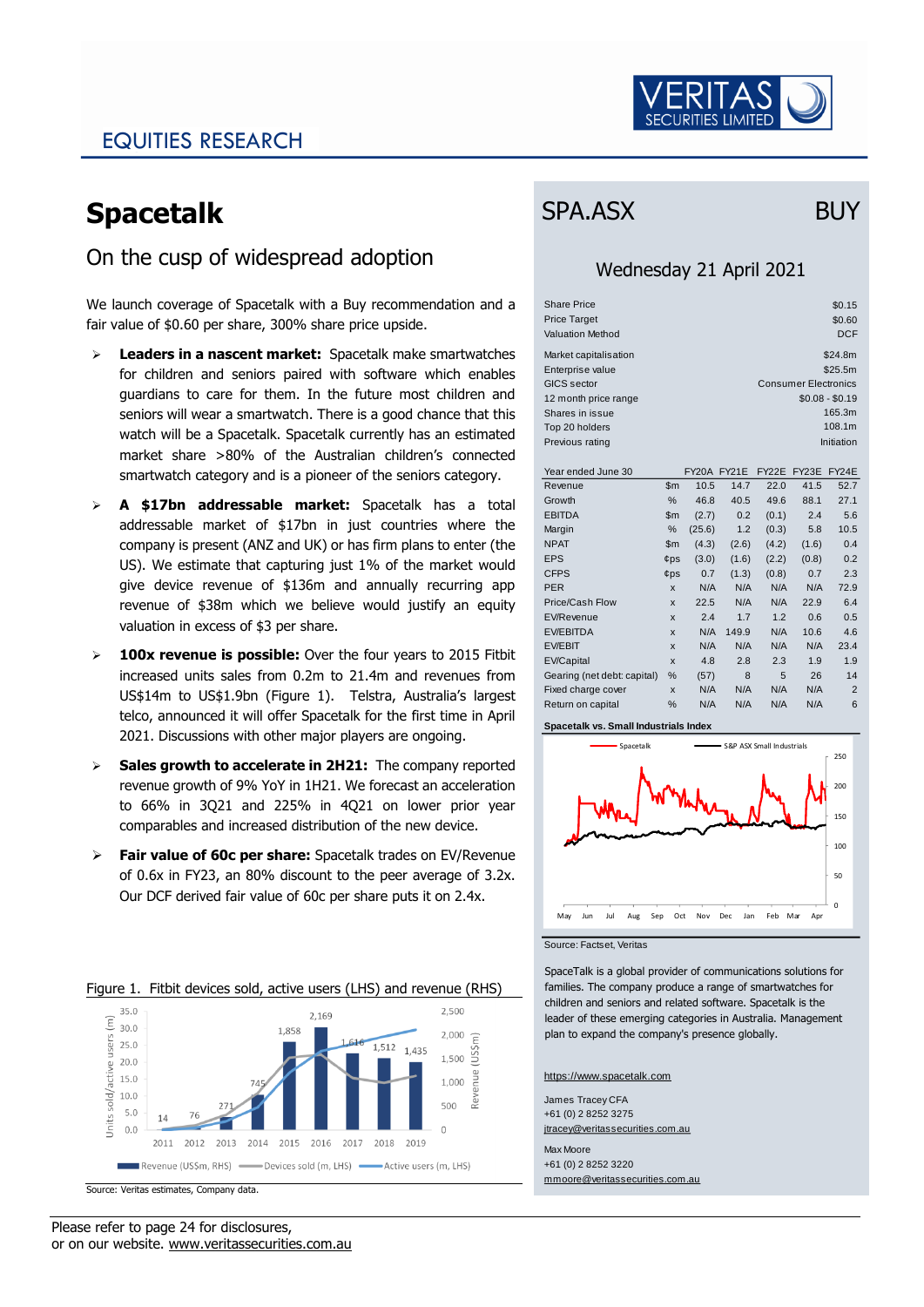## EQUITIES RESEARCH



| <b>Spacetalk</b>                       |             |                        |                                |        |                  |         | Share Price: \$0.15 ps             |             |             |              |         |         | Valuation: \$0.60 ps |
|----------------------------------------|-------------|------------------------|--------------------------------|--------|------------------|---------|------------------------------------|-------------|-------------|--------------|---------|---------|----------------------|
| Financial Performance (A\$m)           |             |                        |                                |        |                  |         | <b>Valuation Metrics</b>           |             |             |              |         |         | Valuation            |
| Year ended June 30                     | FY19        | FY20                   | <b>FY21E</b>                   | FY22E  | FY23E            | FY24E   | Price Target (ps)                  |             |             |              |         | \$0.60  | 303%                 |
| Revenue                                | 7.1         | 10.5                   | 14.7                           | 22.0   | 41.5             | 52.7    | Share Price (ps)                   |             |             |              |         | \$0.15  |                      |
| Cost of sales                          | (1.9)       | (3.0)                  | (6.5)                          | (10.3) | (20.7)           | (26.6)  | FY22E EV/Sales (x)                 |             |             |              |         | 1.2     |                      |
| <b>Gross profit</b>                    | 5.2         | 7.4                    | 8.2                            | 11.7   | 20.8             | 26.1    | Implied FY22 EV/Sales (x)          |             |             |              |         | 4.6     | 294%                 |
| Operating costs                        | (5.5)       | (7.6)                  | (8.0)                          | (11.3) | (17.3)           | (19.6)  | Implied FY23 EV/Sales (x)          |             |             |              |         | 2.4     | 109%                 |
| Share based payments                   | (3.4)       | (2.5)                  | (0.1)                          | (0.5)  | (1.0)            | (1.0)   | Market Capitalisation (A\$m)       |             |             |              |         | 24.8    |                      |
| <b>Normalised EBITDA</b>               | (3.6)       | (2.7)                  | 0.2                            | (0.1)  | 2.4              | 5.6     | Enterprise Value (A\$m)            |             |             |              |         | 25.5    |                      |
| Depreciation and amortisation          | (2.0)       | (2.5)                  | (2.9)                          | (3.7)  | (4.2)            | (4.5)   | Shares in issue (m)                |             |             |              |         | 165.3   |                      |
| Normalised EBIT                        | (5.6)       | (5.1)                  | (2.7)                          | (3.7)  | (1.7)            | 1.1     |                                    |             |             |              |         |         |                      |
| Associate income                       | 0.0         | 0.0                    | 0.0                            | 0.0    | 0.0              | 0.0     | <b>Valuation Multiples</b>         |             |             |              |         |         |                      |
| Net interest                           | (0.0)       | (0.1)                  | (0.1)                          | (0.5)  | (0.5)            | (0.5)   | Year ended June                    | <b>FY19</b> | <b>FY20</b> | <b>FY21E</b> | FY22E   | FY23E   | FY24E                |
| Normalised Pre-tax Profit              | (5.6)       | (5.3)                  | (2.8)                          | (4.2)  | (2.2)            | 0.6     | P/E(x)                             | N/A         | N/A         | <b>N/A</b>   | N/A     | N/A     | 72.9                 |
| Normalised tax                         | 1.0         | 1.0                    | 0.2                            | 0.0    | 0.6              | (0.2)   | Price/Cash Flow (x)                | N/A         | 22.5        | <b>N/A</b>   | N/A     | 22.9    | 6.4                  |
|                                        |             | 0.0                    | 0.0                            |        |                  |         | EV/Revenue (x)                     | 3.6         | 2.4         | 1.7          | 1.2     | 0.6     | 0.5                  |
| Profit attributable to minorities      | 0.0         |                        |                                | 0.0    | 0.0              | 0.0     |                                    |             |             |              |         |         |                      |
| Normalised profit to holders           | (4.7)       | (4.3)                  | (2.6)                          | (4.2)  | (1.6)            | 0.4     | EV/EBITDA (x)                      | N/A         | N/A         | 149.9        | N/A     | 10.6    | 4.6                  |
| One off items (post-tax)               | 0.0         | 0.0                    | 0.0                            | 0.0    | 0.0              | 0.0     | EV/EBIT(x)                         | N/A         | N/A         | <b>N/A</b>   | N/A     | N/A     | 23.4                 |
| Reported profit to holders             | (4.7)       | (4.3)                  | (2.6)                          | (4.2)  | (1.6)            | 0.4     | Equity FCF yield (%)               | $-11.2$     | $-8.9$      | $-24.7$      | $-22.4$ | $-10.8$ | 7.4                  |
|                                        |             |                        |                                |        |                  |         | Dividend yield (%)                 | 0.0         | 0.0         | 0.0          | 0.0     | 0.0     | 0.0                  |
| Cash Flow Statement (A\$m)             |             |                        |                                |        |                  |         | EV/capital (x)                     | 5.8         | 4.8         | 2.8          | 2.3     | 1.9     | 1.9                  |
| Year ended June 30                     | <b>FY19</b> | <b>FY20</b>            | FY21E                          | FY22E  | FY23E            | FY24E   | Price to book value (x)            | 4.0         | 2.5         | 2.9          | 2.7     | 3.1     | 2.7                  |
| <b>Normalised EBITDA</b>               | (3.6)       | (2.7)                  | 0.2                            | (0.1)  | 2.4              | 5.6     |                                    |             |             |              |         |         |                      |
| Non cash items                         | 3.4         | 2.5                    | 0.1                            | 0.5    | 1.0              | 1.0     | Per Share Data                     |             |             |              |         |         |                      |
| Cash net interest                      | (0.0)       | (0.1)                  | (0.1)                          | (0.5)  | (0.5)            | (0.5)   | Year ended June 30                 | <b>FY19</b> | <b>FY20</b> | <b>FY21E</b> | FY22E   | FY23E   | FY24E                |
| Cash tax (paid)/received               | 0.6         | 1.0                    | 0.0                            | 0.0    | 0.6              | (0.2)   | EPS diluted - adjusted (¢ps)       | (3.69)      | (3.03)      | (1.58)       | (2.24)  | (0.78)  | 0.21                 |
| Working capital/other                  | (0.9)       | 0.3                    | (2.3)                          | (1.4)  | (2.2)            | (1.0)   | EPS diluted (¢ps)                  | (3.69)      | (3.03)      | (1.58)       | (2.24)  | (0.78)  | 0.21                 |
| <b>Operating Cash Flow</b>             | (0.5)       | 0.9                    | (2.1)                          | (1.5)  | 1.4              | 4.9     | Cash flow per share (¢ps)          | (0.4)       | 0.7         | (1.3)        | (0.8)   | 0.7     | 2.3                  |
| Capex                                  | (2.2)       | (3.1)                  | (4.1)                          | (4.0)  | (4.0)            | (3.0)   | Free cash flow per share (¢ps)     | (2.2)       | (1.6)       | (3.8)        | (2.9)   | (1.3)   | 0.9                  |
| Free Cash Flow                         | (2.8)       | (2.2)                  | (6.1)                          | (5.5)  | (2.7)            | 1.8     | Cash (¢ps)                         | 1.3         | 2.2         | 1.4          | 2.4     | 0.7     | 0.6                  |
| Disposals/Acquisitions                 | 0.0         | 0.0                    | 0.0                            | 0.0    | 0.0              | 0.0     | Net assets (¢ps)                   | 3.8         | 5.9         | 5.1          | 5.6     | 4.8     | 5.5                  |
| Dividends paid                         | 0.0         | 0.0                    | 0.0                            | 0.0    | 0.0              | 0.0     | $DPS$ ( $eps$ )                    | 0.0         | 0.0         | 0.0          | 0.0     | 0.0     | 0.0                  |
| Equity raised/buybacks                 | 0.5         | 5.2                    | 2.5                            | 6.0    | 0.0              | 0.0     | Franking (%)                       | 0.0         | 0.0         | 0.0          | 0.0     | 0.0     | 0.0                  |
| Borrowings/(debt repayment)            | 1.3         | (1.3)                  | 3.0                            | 2.0    | 0.0              | (2.0)   | Shares on issue - avg. basic (m)   | 121         | 138         | 159          | 185     | 205     | 205                  |
| Other inc. finance leases              | 0.0         | (0.2)                  | (0.2)                          | (0.2)  | (0.2)            | (0.2)   | Shares on issue - avg. diluted (m) | 127         | 141         | 162          | 188     | 208     | 208                  |
| Net increase/(decrease) cash           | (1.0)       | 1.5                    | (0.9)                          | 2.2    | (2.9)            | (0.4)   |                                    |             |             |              |         |         |                      |
| Cash at beginning                      | 2.6         | 1.6                    | 3.2                            | 2.3    | 4.5              | 1.6     | Segmental Revenue (\$Am)           |             |             |              |         |         |                      |
| Cash at end (including bank deposits)  | 1.6         | 3.2                    | 2.3                            | 4.5    | 1.6              | 1.2     | Year ended June 30                 | <b>FY19</b> | <b>FY20</b> | <b>FY21E</b> | FY22E   | FY23E   | FY24E                |
|                                        |             |                        |                                |        |                  |         | App ARR                            | 0.8         | 1.5         | 2.7          | 4.5     | 8.3     | 12.1                 |
| Balance Sheet (A\$m)                   |             |                        |                                |        |                  |         | App revenue                        | 0.4         | 1.2         | 2.1          | 3.6     | 6.4     | 10.2                 |
| Year ended June 30                     | <b>FY19</b> | <b>FY20</b>            | <b>FY21E</b>                   | FY22E  | FY23E            | FY24E   | Device revenue                     | 4.2         | 6.5         | 10.5         | 16.7    | 33.3    | 40.7                 |
| Cash and cash equivalents              | 1.6         | 3.2                    | 2.3                            | 4.5    | 1.6              | 1.2     | <b>SpaceTalk revenue</b>           | 4.6         | 7.7         | 12.6         | 20.2    | 39.7    | 50.9                 |
| Trade and other receivables            | 0.8         | 1.0                    | 2.7                            | 4.2    | 7.7              | 9.5     | MGM schools revenue                | 2.2         | 2.7         | 2.0          | 1.8     | 1.8     | 1.8                  |
| Inventories                            | 1.2         | 1.0                    | 0.7                            | 1.5    | 2.8              | 3.6     | <b>Trading revenue</b>             | 6.8         | 10.4        | 14.6         | 22.0    | 41.5    | 52.7                 |
| Other current assets                   | 1.0         | 1.1                    | 2.6                            | 2.6    | 2.6              | 2.6     | Grants & other income              | 0.3         | 0.1         | 0.1          | 0.0     | 0.0     | 0.0                  |
| <b>Current assets</b>                  | 4.7         | 6.3                    | 8.2                            | 12.8   | 14.7             | 16.8    | Revenue                            | 7.1         | 10.5        | 14.7         | 22.0    | 41.5    | 52.7                 |
|                                        |             | 0.2                    | 0.2                            | 0.2    |                  |         |                                    |             |             |              |         |         |                      |
| Plant and equipment                    | 0.2         |                        |                                |        | 0.2              | 0.3     |                                    |             |             |              |         |         |                      |
| Intangible assets                      | 2.8         | 3.7                    | 5.1                            | 5.7    | 5.8              | 4.6     | Segmental Revenue Growth (% YoY)   |             |             |              |         |         |                      |
| Right of use                           | 0.0         | 0.1                    | 0.0                            | 0.0    | 0.0              | 0.0     | Year ended June 30                 | <b>FY19</b> | <b>FY20</b> | <b>FY21E</b> | FY22E   | FY23E   | FY24E                |
| Deferred tax assets                    | 0.0         | 0.5                    | 0.5                            | 0.5    | 0.5              | 0.5     | App ARR growth                     | N/A         | 87.5        | 80.7         | 65.1    | 84.6    | 46.9                 |
| Non current assets                     | 3.0         | 4.5                    | 5.8                            | 6.4    | 6.5              | 5.4     | App revenue growth                 | N/A         | 180.0       | 77.1         | 69.1    | 77.2    | 60.1                 |
| Assets                                 | 7.7         | 10.7                   | 14.0                           | 19.2   | 21.2             | 22.2    | Device revenue growth              | 836.5       | 53.8        | 62.2         | 58.6    | 100.0   | 22.2                 |
| Trade and other payables               | 1.3         | 2.1                    | 2.1                            | 3.0    | 5.7              | 7.2     | Spacetalk revenue growth           | 931.9       | 65.4        | 64.5         | 60.4    | 96.0    | 28.3                 |
| Provisions                             | 0.3         | 0.2                    | 0.4                            | 0.4    | 0.4              | 0.4     | MGM schools revenue growth         | (1.9)       | 25.1        | (27.8)       | (9.1)   | 0.0     | 0.0                  |
| Borrowings & leases                    | 0.0         | 0.1                    | 0.0                            | 0.0    | 0.0              | 0.0     | Trading revenue growth             | 154.5       | 52.5        | 40.2         | 51.0    | 88.1    | 27.1                 |
| Income tax liability                   | 0.0         | 0.0                    | 0.2                            | 0.2    | 0.2              | 0.2     | Revenue growth                     | 160.3       | 46.8        | 40.5         | 49.6    | 88.1    | 27.1                 |
| <b>Current liabilities</b>             | 1.6         | 2.4                    | 2.7                            | 3.6    | 6.3              | 7.8     |                                    |             |             |              |         |         |                      |
| Borrowings                             | 1.3         | 0.0                    | 3.0                            | 5.0    | 5.0              | 3.0     | Performance Ratios (%)             |             |             |              |         |         |                      |
| Deferred tax liabilities               | 0.0         | 0.0                    | 0.0                            | 0.0    | 0.0              | 0.0     | Year ended June 30                 | FY19        | <b>FY20</b> | <b>FY21E</b> | FY22E   | FY23E   | FY24E                |
| Non current liabilities                | 1.3         | 0.0                    | 3.0                            | 5.0    | 5.0              | 3.0     | Gross margin                       | 73.1        | 70.9        | 55.9         | 53.1    | 50.0    | 49.6                 |
| <b>Total liabilities</b>               | 2.9         | 2.4                    | 5.7                            | 8.6    | 11.3             | 10.8    | EBITDA margin                      | (51.0)      | (25.6)      | 1.2          | (0.3)   | 5.8     | 10.5                 |
| <b>Issued shares</b>                   | 10.8        | 16.1                   | 18.6                           | 25.1   | 26.1             | 27.1    | Gross debt inc. leases (\$ m)      | 1.3         | 0.1         | 3.0          | $5.0\,$ | 5.0     | 3.0                  |
| Reserve options                        | 3.7         | 6.2                    | 6.2                            | 6.2    | 6.2              | 6.2     | Net cash/(debt) (\$ m)             | 0.4         | 3.0         | (0.8)        | (0.5)   | (3.5)   | (1.9)                |
| Accumulated losses                     | (9.7)       | (14.0)                 | (16.6)                         | (20.8) | (22.4)           | (22.0)  | Gearing (net debt/(cash): capital) | (8.7)       | (57.3)      | 8.3          | 4.8     | 25.7    | 14.1                 |
| <b>Total equity</b>                    | 4.8         | 8.3                    | 8.3                            | 10.6   | 10.0             | 11.4    | Fixed charge cover                 | N/A         | N/A         | <b>N/A</b>   | N/A     | N/A     | 1.8                  |
|                                        |             |                        |                                |        |                  |         | Return on capital                  | N/A         | N/A         | <b>N/A</b>   | N/A     | N/A     | 5.9                  |
| Directors and Key Management Personnel |             |                        |                                |        | Shares           | Holding |                                    |             |             |              |         |         |                      |
| Mark Fortunatow                        |             |                        | Founder and Executive Chairman |        | 17.3m            | 10.5%   |                                    |             |             |              |         |         |                      |
| <b>Martin Pretty</b>                   |             | Non Executive Director |                                |        | 0.3 <sub>m</sub> | 0.2%    |                                    |             |             |              |         |         |                      |
| <b>Brandon Gien</b>                    |             | Non Executive Director |                                |        | 0.1 <sub>m</sub> | 0.1%    |                                    |             |             |              |         |         |                      |
|                                        |             |                        |                                |        |                  |         |                                    |             |             |              |         |         |                      |
| <b>Major Shareholders</b>              |             |                        |                                |        | Shares           | Holding |                                    |             |             |              |         |         |                      |
| Mark Fortunatow                        |             |                        |                                |        | 17.3m            | 10.5%   |                                    |             |             |              |         |         |                      |
| <b>HSBC Nominees</b>                   |             |                        |                                |        | 5.3m             | 3.2%    |                                    |             |             |              |         |         |                      |
| Noel Hurd                              |             |                        |                                |        | 4.0m             | 2.4%    |                                    |             |             |              |         |         |                      |
| <b>UBS Nominees</b>                    |             |                        |                                |        | 3.8 <sub>m</sub> | 2.3%    |                                    |             |             |              |         |         |                      |

**Top 20 shareholders 108.1m 65.4%** Source: Company data, Veritas Securities estimates

| Share Price: \$0.15 ps                                                 |                |             |              |            |              | Valuation: \$0.60 ps |
|------------------------------------------------------------------------|----------------|-------------|--------------|------------|--------------|----------------------|
| <b>Valuation Metrics</b>                                               |                |             |              |            |              | Valuation            |
| Price Target (ps)                                                      |                |             |              |            | \$0.60       | 303%                 |
| Share Price (ps)                                                       |                |             |              |            | \$0.15       |                      |
| FY22E EV/Sales (x)                                                     |                |             |              |            | 1.2          |                      |
| Implied FY22 EV/Sales (x)                                              |                |             |              |            | 4.6          | 294%                 |
| Implied FY23 EV/Sales (x)                                              |                |             |              |            | 2.4          | 109%                 |
| Market Capitalisation (A\$m)                                           |                |             |              |            | 24.8         |                      |
| Enterprise Value (A\$m)                                                |                |             |              |            | 25.5         |                      |
| Shares in issue (m)                                                    |                |             |              |            | 165.3        |                      |
| <b>Valuation Multiples</b>                                             |                |             |              |            |              |                      |
| Year ended June                                                        | FY19           | <b>FY20</b> | FY21E        | FY22E      | FY23E        | FY24E                |
| P/E(x)                                                                 | N/A            | N/A         | N/A          | N/A        | N/A          | 72.9                 |
| Price/Cash Flow (x)                                                    | N/A            | 22.5        | N/A          | N/A        | 22.9         | 6.4                  |
| EV/Revenue (x)                                                         | 3.6            | 2.4         | 1.7          | 1.2        | 0.6          | 0.5                  |
| EV/EBITDA (x)                                                          | N/A            | N/A         | 149.9        | N/A        | 10.6         | 4.6                  |
| EV/EBIT(x)                                                             | N/A            | N/A         | N/A          | N/A        | N/A          | 23.4                 |
| Equity FCF yield (%)                                                   | $-11.2$        | $-8.9$      | $-24.7$      | $-224$     | $-10.8$      | 7.4                  |
| Dividend yield (%)                                                     | 0.0            | 0.0         | 0.0          | 0.0        | 0.0          | 0.0                  |
| EV/capital (x)                                                         | 5.8            | 4.8         | 2.8          | 23         | 1.9          | 1.9                  |
| Price to book value (x)                                                | 4.0            | 2.5         | 2.9          | 2.7        | 3.1          | 2.7                  |
| Per Share Data                                                         |                |             |              |            |              |                      |
| Year ended June 30                                                     | <b>FY19</b>    | <b>FY20</b> | <b>FY21E</b> | FY22E      | FY23E        | FY24E                |
| EPS diluted - adjusted (¢ps)                                           | (3.69)         | (3.03)      | (1.58)       | (2.24)     | (0.78)       | 0.21                 |
| EPS diluted (¢ps)                                                      | (3.69)         | (3.03)      | (1.58)       | (2.24)     | (0.78)       | 0.21                 |
| Cash flow per share (¢ps)                                              | (0.4)          | 0.7         | (1.3)        | (0.8)      | 0.7          | 2.3                  |
| Free cash flow per share (¢ps)                                         | (2.2)          | (1.6)       | (3.8)        | (2.9)      | (1.3)        | 0.9                  |
| Cash (¢ps)                                                             | 1.3            | 2.2         | 1.4          | 2.4        | 0.7          | 0.6                  |
| Net assets (¢ps)                                                       | 3.8            | 5.9         | 5.1          | 5.6        | 4.8          | 5.5                  |
| DPS (¢ps)                                                              | 0.0<br>0.0     | 0.0<br>0.0  | 0.0<br>0.0   | 0.0<br>0.0 | 0.0<br>0.0   | 0.0<br>0.0           |
| Franking (%)                                                           | 121            | 138         | 159          | 185        | 205          | 205                  |
| Shares on issue - avg. basic (m)<br>Shares on issue - avg. diluted (m) | 127            | 141         | 162          | 188        | 208          | 208                  |
|                                                                        |                |             |              |            |              |                      |
| Segmental Revenue (\$Am)                                               |                |             |              |            |              |                      |
| Year ended June 30                                                     | <b>FY19</b>    | <b>FY20</b> | FY21E        | FY22E      | FY23E        | FY24E                |
| App ARR                                                                | 0.8            | 1.5         | 2.7          | 4.5        | 8.3          | 12.1                 |
| App revenue                                                            | 0.4            | 1.2         | 2.1          | 3.6        | 6.4          | 10.2                 |
| Device revenue                                                         | 4.2            | 6.5         | 10.5         | 16.7       | 33.3         | 40.7                 |
| SpaceTalk revenue                                                      | 4.6            | 7.7         | 12.6         | 20.2       | 39.7         | 50.9                 |
| MGM schools revenue                                                    | 2.2            | 2.7         | 2.0          | 1.8        | 1.8          | 1.8                  |
| <b>Trading revenue</b>                                                 | $6.8\,$        | 10.4        | 14.6         | 22.0       | 41.5         | 52.7                 |
| Grants & other income                                                  | 0.3            | 0.1         | 0.1          | 0.0        | 0.0          | 0.0                  |
| Revenue                                                                | 7.1            | 10.5        | 14.7         | 22.0       | 41.5         | 52.7                 |
| Segmental Revenue Growth (% YoY)                                       |                |             |              |            |              |                      |
| Year ended June 30                                                     | <b>FY19</b>    | <b>FY20</b> | <b>FY21E</b> | FY22E      | FY23E        | FY24E                |
| App ARR growth                                                         | N/A            | 87.5        | 80.7         | 65.1       | 84.6         | 46.9                 |
| App revenue growth                                                     | N/A            | 180.0       | 77.1         | 69.1       | 77.2         | 60.1                 |
| Device revenue growth                                                  | 836.5          | 53.8        | 62.2         | 58.6       | 100.0        | 22.2                 |
| Spacetalk revenue growth                                               | 931.9          | 65.4        | 64.5         | 60.4       | 96.0         | 28.3                 |
| MGM schools revenue growth                                             | (1.9)          | 25.1        | (27.8)       | (9.1)      | 0.0          | 0.0                  |
| Trading revenue growth                                                 | 154.5<br>160.3 | 52.5        | 40.2<br>40.5 | 51.0       | 88.1<br>88.1 | 27.1                 |
| Revenue growth                                                         |                | 46.8        |              | 49.6       |              | 27.1                 |
| Performance Ratios (%)                                                 |                |             |              |            |              |                      |
| Year ended June 30                                                     | <b>FY19</b>    | <b>FY20</b> | <b>FY21E</b> | FY22E      | <b>FY23E</b> | FY24E                |
| Gross margin                                                           | 73.1           | 70.9        | 55.9         | 53.1       | 50.0         | 49.6                 |
| EBITDA margin                                                          | (51.0)         | (25.6)      | 1.2          | (0.3)      | 5.8          | 10.5                 |
| Gross debt inc. leases (\$ m)                                          | 1.3            | 0.1         | 3.0          | 5.0        | 5.0          | 3.0                  |
| Net cash/(debt) (\$ m)                                                 | 0.4            | 3.0         | (0.8)        | (0.5)      | (3.5)        | (1.9)                |
| Gearing (net debt/(cash): capital)                                     | (8.7)          | (57.3)      | 8.3          | 4.8        | 25.7         | 14.1                 |
| Fixed charge cover                                                     | N/A            | N/A         | <b>N/A</b>   | N/A        | N/A          | 1.8                  |
| Return on capital                                                      | N/A            | N/A         | N/A          | N/A        | N/A          | 5.9                  |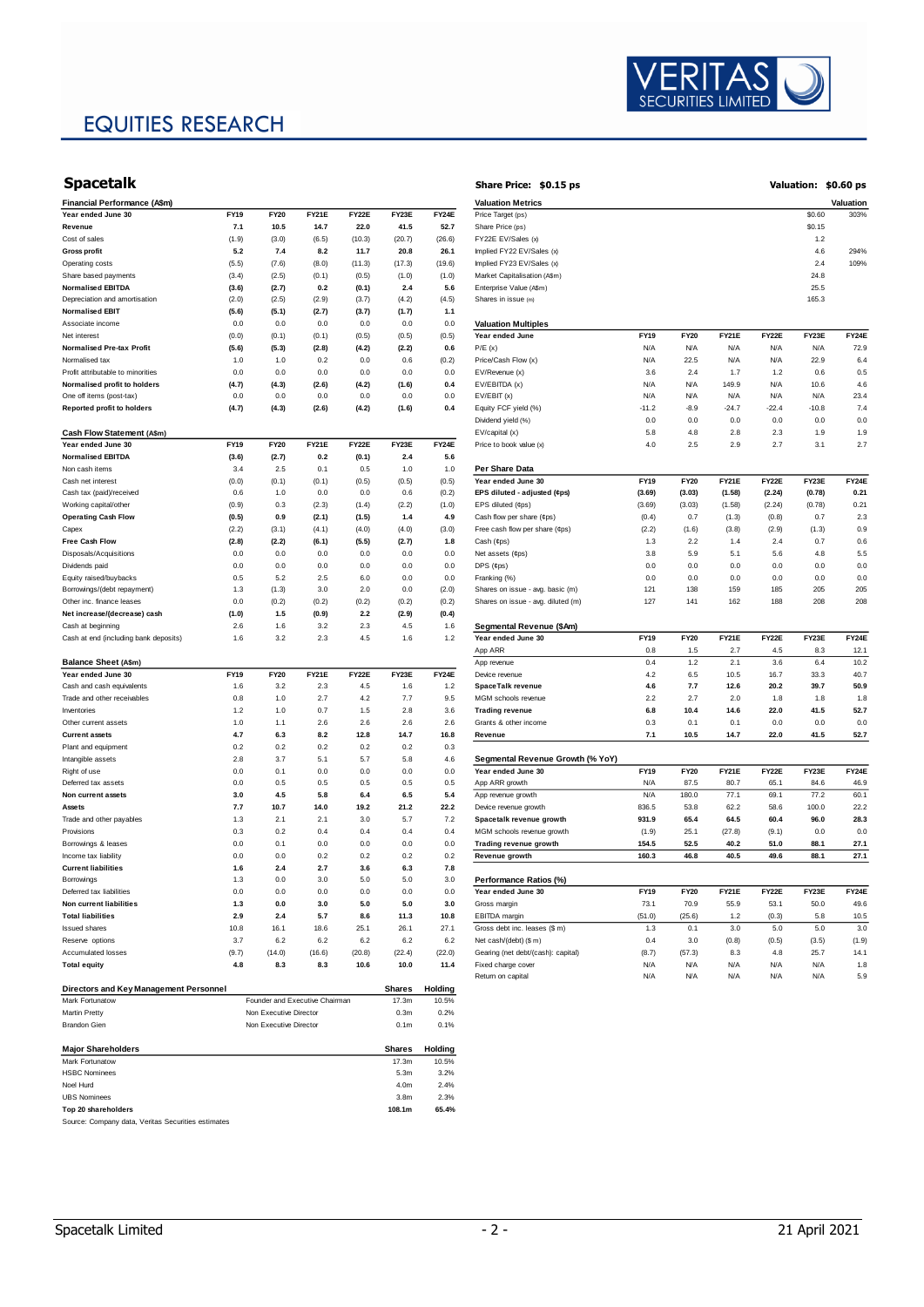

# Table of contents

| The ability to reach all Australian children will be in place by end of FY21 14 |
|---------------------------------------------------------------------------------|
|                                                                                 |
| Just two US major retailers could generate >\$80m revenue for Spacetalk 15      |
|                                                                                 |
|                                                                                 |
|                                                                                 |
|                                                                                 |
|                                                                                 |
|                                                                                 |
|                                                                                 |
|                                                                                 |
|                                                                                 |
|                                                                                 |
|                                                                                 |
|                                                                                 |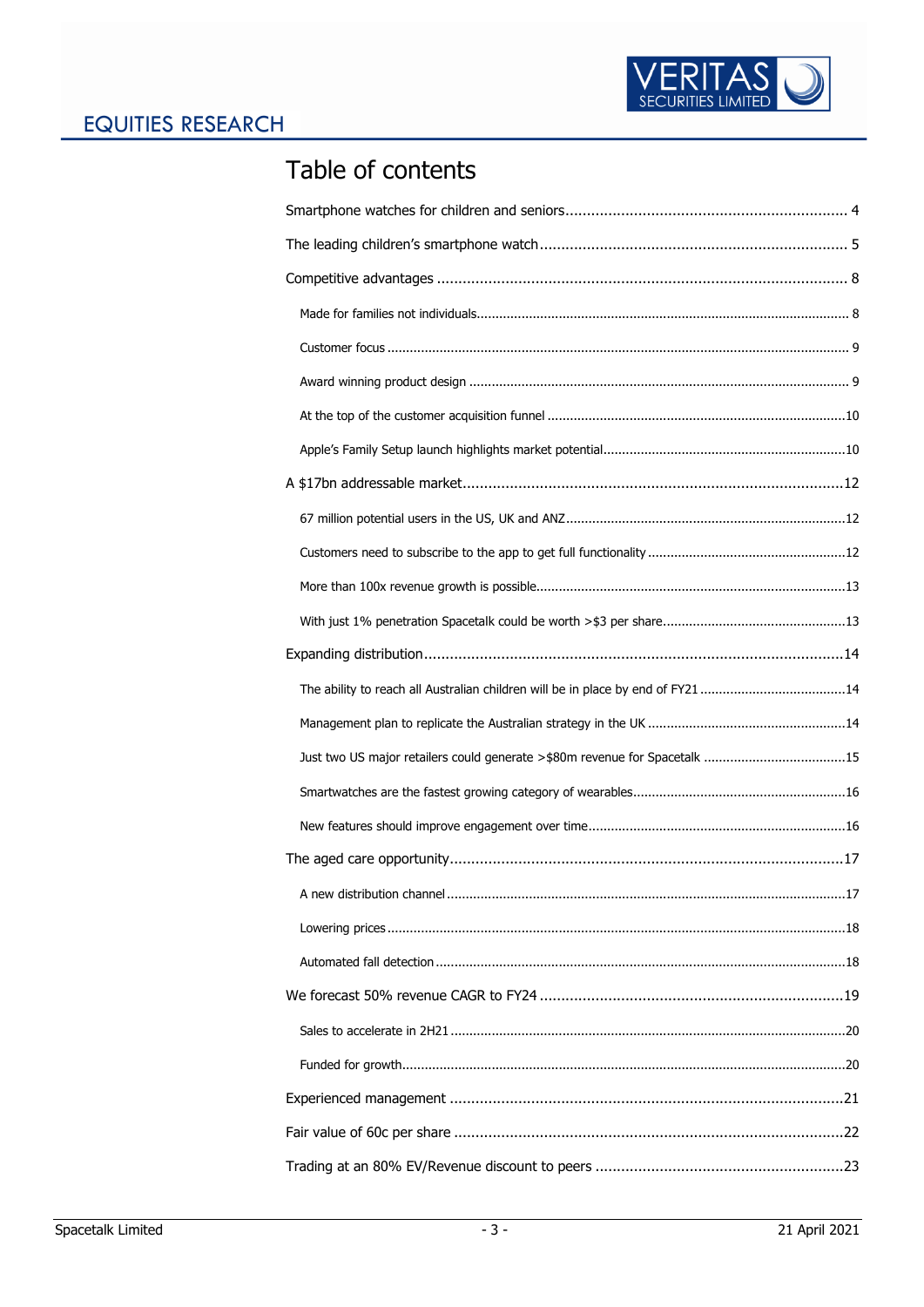<span id="page-4-3"></span>

# <span id="page-4-0"></span>Smartphone watches for children and seniors

In the future, most children and seniors will wear a smartwatch. There is a good chance that the watch will be a Spacetalk. Spacetalk is the leading manufacturer of children's smartphone watches in Australia with its original Spacetalk Kids [\(Figure 2\)](#page-4-1) launched in September 2017 and the Spacetalk Adventurer which was launched in December 2020 [\(Figure 3\)](#page-4-2). The Spacetalk Life, launched in June 2020, is the only smartwatch designed specifically for seniors available at major Australian retailers [\(Figure 4\)](#page-4-3).

<span id="page-4-2"></span><span id="page-4-1"></span>

Spacetalk was co-founded in 2001 by Mark Fortunatow, Executive Chairman and the company's largest shareholder. It listed on the ASX in 2003 as MGM Wireless Limited. Originally the main product of the company was the MGM Schools SMS service which enables schools to inform parents via text message if their child is missing during rollcall. The company changed its name to Spacetalk in November 2020 in recognition of the increasing importance of the smartwatch business which evolved from the learnings about parent student interactions at school.

The company has two segments: Smartwatches & Apps under the Spacetalk brand and School Messaging Services under the MGM Wireless brand. Smartwatches & Apps comprised 74% of group revenues in FY20 [\(Figure 5\)](#page-4-4) which we forecast will rise to 97% by FY24.

<span id="page-4-5"></span>This report focuses on Smartwatches and Apps segment as we expect it to generate all of the revenue and profit growth. The segment has grown from no revenue in FY17 to \$7.1m in 1H21 and we forecast \$50.9m in FY24 [\(Figure 6\)](#page-4-5).

<span id="page-4-4"></span>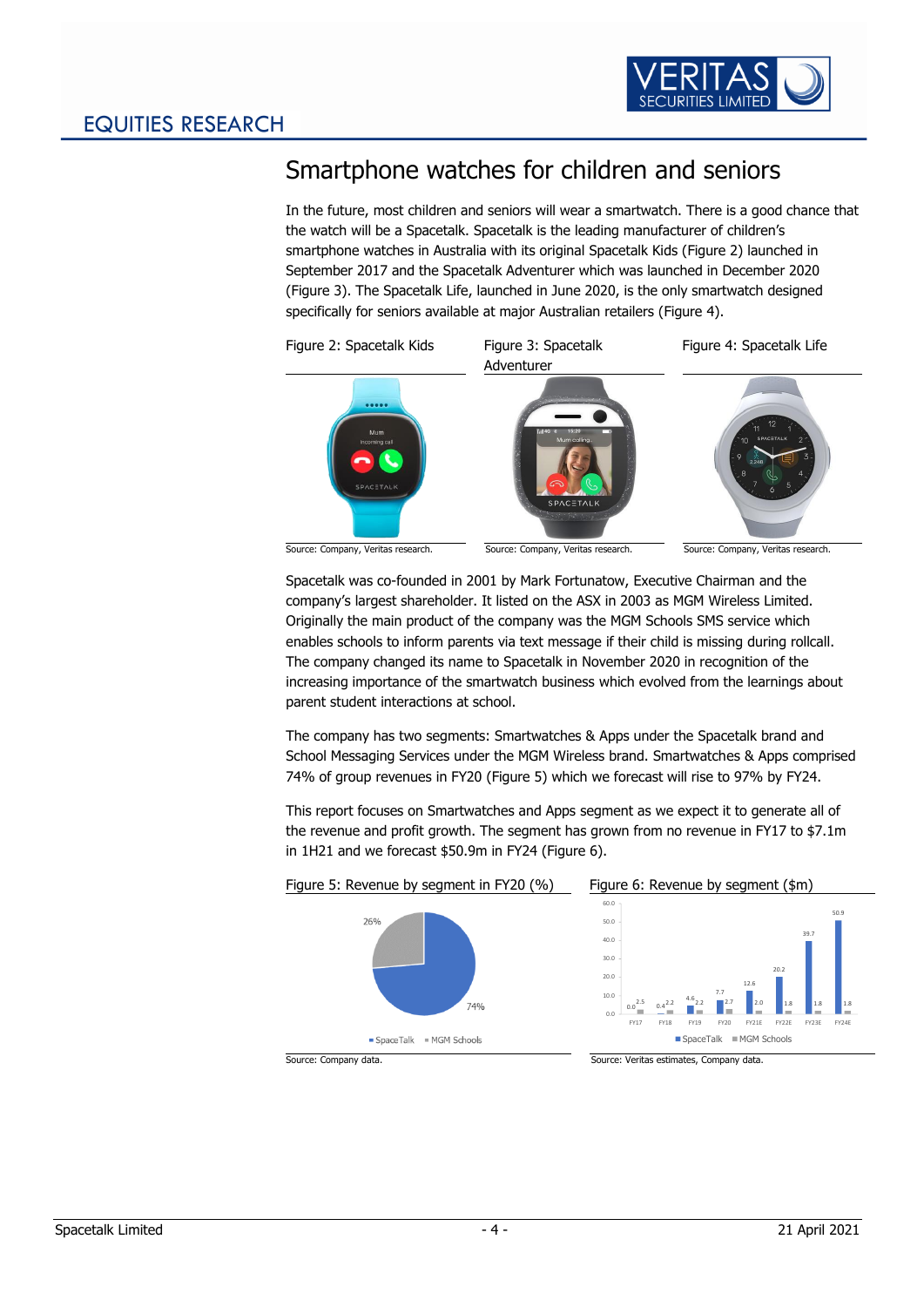

# <span id="page-5-0"></span>The leading children's smartphone watch

Our analysis of all children's smartwatches available at major retailers suggests Spacetalk has the best customer proposition. The original Spacetalk Kids product had the leading market share of SIM enabled watches in FY20 [\(Figure 7\)](#page-5-1).

The Spacetalk Adventurer, launched in December 2020, extends the lead created by the original Spacetalk Kids device with: double the battery life, superior water resistance, 4G connectivity (Kids was 3G), family group chat and the inclusion of a camera and heart rate monitor for the first time.

|                                   | SpaceTalk              | SpaceTalk                                              |                | Alcatel      | Garmin Vivofit |                   |
|-----------------------------------|------------------------|--------------------------------------------------------|----------------|--------------|----------------|-------------------|
|                                   | Adventurer             | Kids                                                   | Moochies       | Movetime     | JR3            | Fitbit Ace 3      |
|                                   | <b><i>FACETALL</i></b> | <br>Mum<br><b>Incoming</b> call<br>ĸ<br>ົ<br>SPACITALE |                |              |                | $\bigcup_{12:58}$ |
| Price (A\$)                       | 349                    | 249                                                    | 228            | 197          | 149            | 98                |
| Australian market share CY20 est. | N/A                    | 88%                                                    | 5%             | 5%           | N/A            | N/A               |
| SIM enabled                       | $\checkmark$           | $\checkmark$                                           | $\checkmark$   | $\checkmark$ | ×              | ×                 |
| Audio calls                       | $\checkmark$           | $\checkmark$                                           | $\checkmark$   | $\checkmark$ | $\pmb{\times}$ | $\pmb{\times}$    |
| Video calls                       | ✓                      | ×                                                      | ✓              | $\checkmark$ | $\pmb{\times}$ | ×                 |
| <b>SMS</b>                        | $\checkmark$           | $\checkmark$                                           | $\checkmark$   | $\checkmark$ | $\pmb{\times}$ | $\pmb{\times}$    |
| Group chat                        | ✓                      | ×                                                      | ×              | $\checkmark$ | ×              | $\pmb{\times}$    |
| 4G                                | $\checkmark$           | $\pmb{\times}$                                         | $\checkmark$   | $\checkmark$ | $\pmb{\times}$ | $\pmb{\times}$    |
| <b>GPS</b> enabled                | ✓                      | $\checkmark$                                           | $\checkmark$   | $\checkmark$ | $\pmb{\times}$ | $\pmb{\times}$    |
| Location acccuracy                | High                   | High                                                   | Low            | Low          | N/A            | N/A               |
| Gorilla Glass                     | ✓                      | $\checkmark$                                           | $\pmb{\times}$ | ×            | $\pmb{\times}$ | ×                 |
| Step counter                      | $\checkmark$           | $\checkmark$                                           | $\checkmark$   | $\checkmark$ | $\checkmark$   | $\checkmark$      |
| Heart rate monitor                | ✓                      | $\pmb{\times}$                                         | ×              | ×            | $\pmb{\times}$ | ×                 |
| <b>Rewards</b>                    | $\checkmark$           | $\checkmark$                                           | $\pmb{\times}$ | ×            | $\checkmark$   | $\checkmark$      |
| Data storage                      | Local                  | Local                                                  | Local          | China        | <b>USA</b>     | <b>USA</b>        |
| Camera (MP)                       | 5                      | N/A                                                    | $\overline{2}$ | 0.3          | N/A            | N/A               |
| Battery size (mAh)                | 750                    | 480                                                    | 700            | 370          | N/A            | N/A               |
| App Store rating (/5)             | 4.4                    | 4.4                                                    | 2.5            | <b>None</b>  | 4.5            | 4.0               |
| App Store Reviews                 | 911                    | 911                                                    | 120            | 0            | 3,000          | 10,000            |

<span id="page-5-1"></span>Figure 7: The major players in the children's smartwatch market in Australia

Source: Company data, Veritas research. Prices as of 13 April 2021. Market share for SIM enabled watches only.

The features of the Spacetalk Adventurer that make it different from competitors include:

- **Being SIM and GPS enabled:** Spacetalk, Moochies and the Alcatel Movetime are SIM and GPS enabled. The children's offerings from Garmin and Fitbit are not. A SIM facilitates audio and video calls, SMS and group chat. GPS enables the location of the child to be tracked and also alerts to parents when the child moves out of a 'safe zone'. The ability to speak with and locate a child is important for a parent's peace of mind.
- **4G enabled:** One of the primary benefits of the Adventurer is that it is 4G enabled. The Kids was 3G only. This is a big selling point to many mobile network operators that are no longer selling 3G devices.
- **Tracking fitness and allowing parents to issue rewards:** The primary uses of the Garmin and Fitbit children's fitness trackers are tracking steps and allowing parents to grant rewards to their children for achieving fitness goals or chores. Spacetalk is the only SIM/GPS enabled device to offer the reward functionality.
- **Measuring heart rate:** The Spacetalk Adventurer is the only children's device to measure heart rate – a feature the Spacetalk Kids does not have. This means it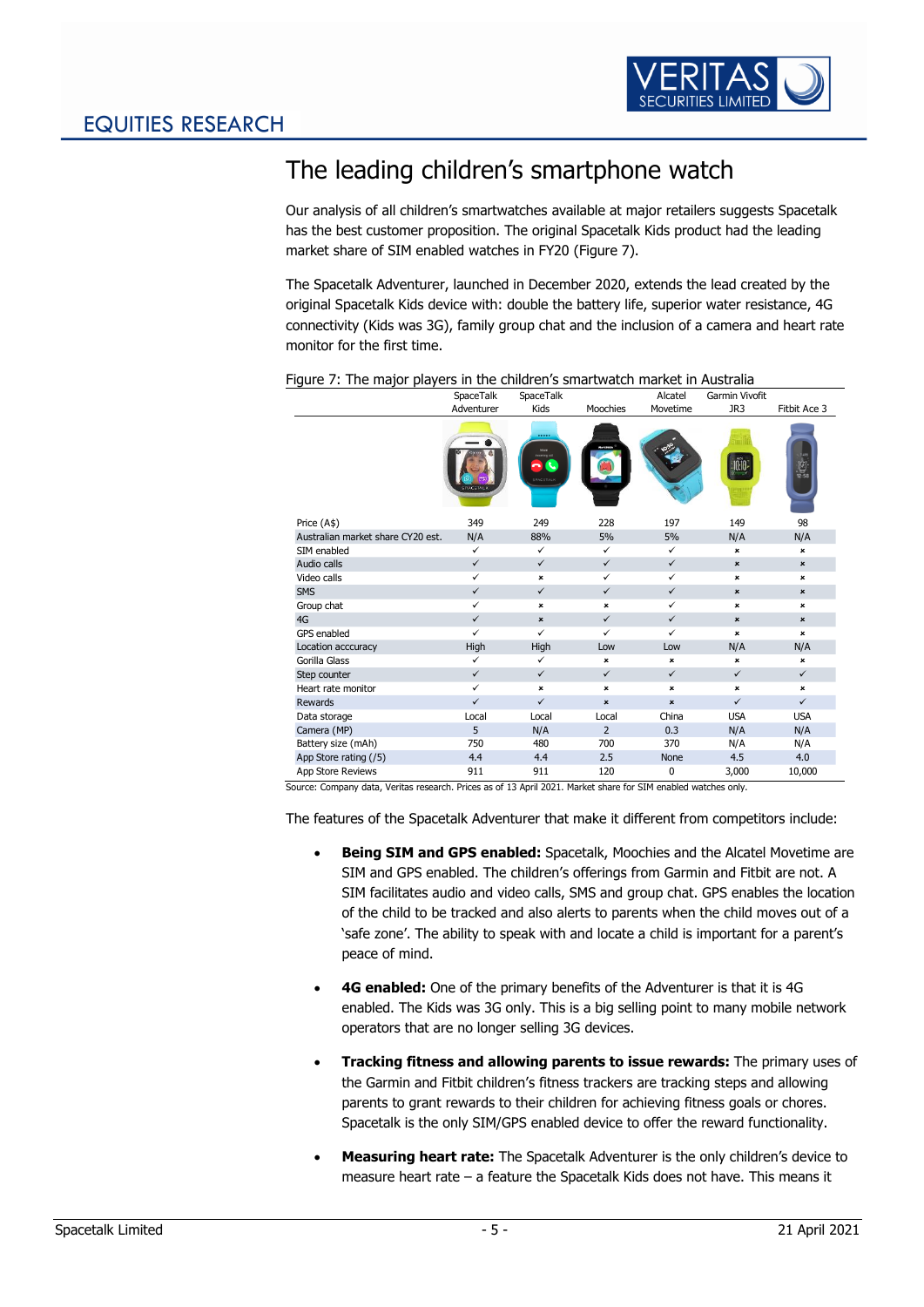

gives a much better reading of the child's actual exercise and calories burned than the Garmin or Fitbit devices – a step counter alone is not good at measuring exercise intensity.

- **Accurate location detection:** Spacetalk uses a combination of Wi-Fi (powered by Google Maps), mobile phone tower triangulation and GPS to deliver a reliable child location to the parent. Reviews for Alcatel Movetime [\(link\)](https://www.finder.com.au/alcatel-movetime-family-watch-review) and Moochies report inaccurate location tracking. For example a customer review for the Moochies watch reported the child's location as off the coast of Ghana when the child was really in Australia [\(link\)](https://www.productreview.com.au/listings/moochies#:~:text=In%20regards%20to%20the%20GPS,Frequency%20setting%2C%20the%20calling%2Fmessaging). The lack of GPS on the Fitbit Ace 3 and Garmin Vivofit Junior is a drawback [\(link\)](https://www.wareable.com/fitbit/fitbit-ace-3-kids-tracker-launches-8340#:~:text=The%20Ace%203%20puts%20move,of%20active%20time%20per%20day.&text=There).
- **Gorilla glass:** Durability is extremely important for a children's watch. Spacetalk is the only children's device with Corning Gorilla Glass which is impact and scratch resistant. Gorilla Glass is used on the premium smartphones such as the Samsung S21 and Galaxy Note and premium smartwatches including the Garmin Forerunner and Garmin Fenix.
- **Better battery life:** One of the only consistent criticisms of the Spacetalk Kids in customer reviews was a short battery life. The Adventurer has double the battery life of the Kids and the largest battery of the SIM & GPS enabled watches. Note that the non-SIM/GPS enabled trackers use different batteries which are not directly comparable in terms of the mAh specification. Typically, Fitbit batteries last for around a week without charging, the Garmin Vivofit Jr. battery lasts up to a year before replacement versus the Adventurer which lasts 1.5 days between charges.
- **Leading market share at a higher price point:** Conversations with industry experts suggest that Spacetalk had the leading market share of SIM enabled children's smartwatches in Australia with 88% value share from the older Spacetalk Kids device in CY2020. That this occurred with a less advanced product than the new Adventurer and at a higher price point than competitors demonstrates that the product lives up to the promise of keeping families safe. We estimate that revenues generated by the Garmin Vivofit Junior and Fitbit Ace exceed \$100m annually globally, which points to significant upside for Spacetalk given its superior functionality.
- **A well-regarded app:** The usefulness of a device is largely dependent on its connectivity with the parent's devices via the app. Spacetalk is the only SIM and GPS enabled children's device to have a rating of more than four out of five stars on the Apple App Store with a significant number of reviews. Spacetalk charges \$5.99 per month for up to two devices connected to the app vs. the Moochies app which is free to use. Despite being free the Moochies app is rated 2.5 stars out of 5 with just 120 customer reviews on the Apple App Store.
- **Group chat functionality:** Only the Spacetalk Adventurer and the Alcatel Movetime children's watches have the functionality that the child can chat with multiple family members at the same time. The ability for group chat is a new feature of the Adventurer watch. The Spacetalk app – which was rebuilt in FY20 to enable this functionality – enables families to share locations, photos, videos and comments in a format that is similar to WhatsApp but restricted to people approved by the parents via the Spacetalk app. This functionality should encourage more family members to download the app.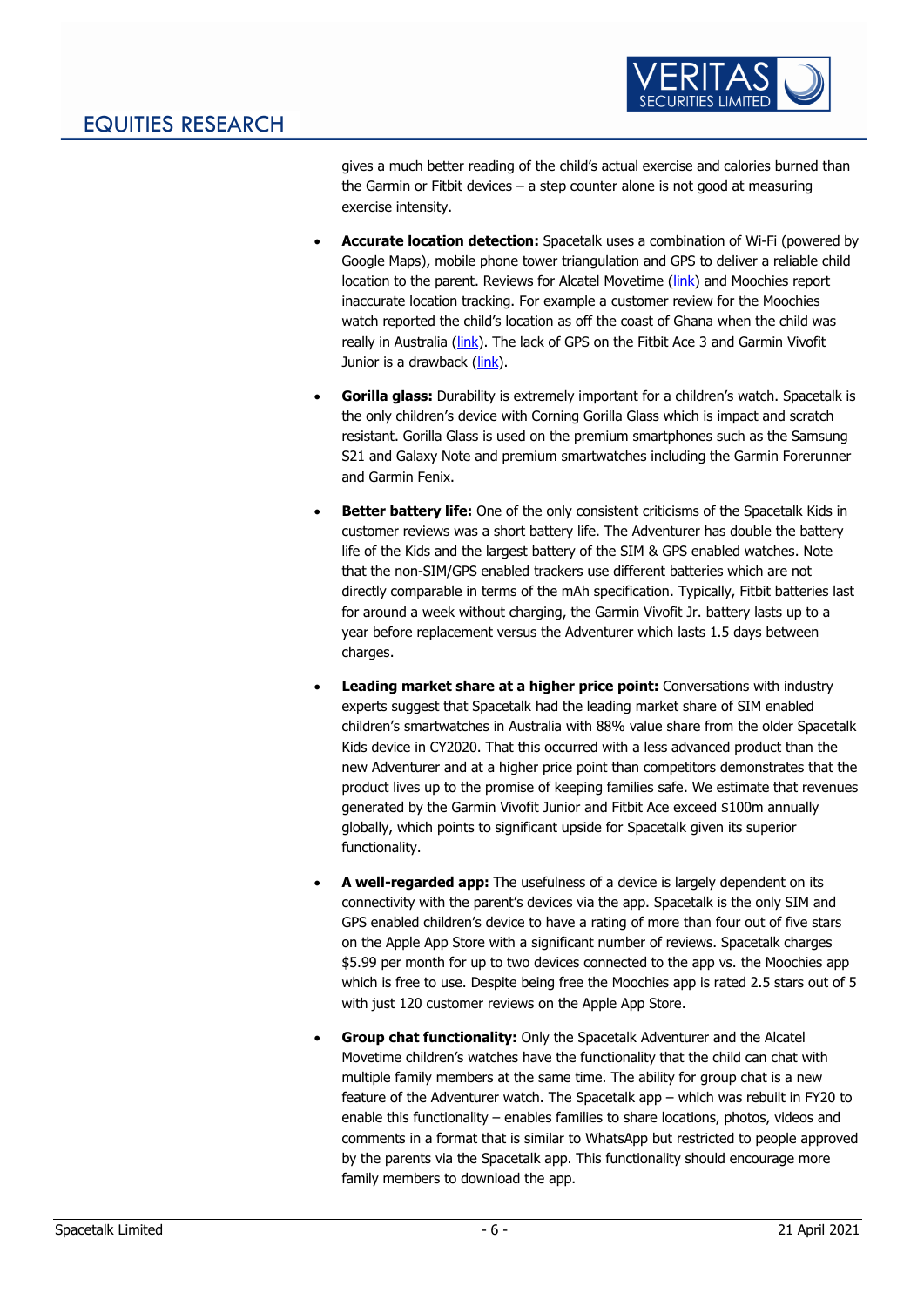

- **The highest resolution camera:** Spacetalk offers the highest resolution camera in the children's device market at 5 megapixels vs. Moochies at 2 megapixels and Alcatel at 0.3 megapixels.
- **Data security:** Spacetalk and Moochies are the only two companies that can guarantee that customer data is stored exclusively in the country where the customer is based. Other competitors can store user data overseas at their discretion, which may mean the data is accessible to foreign entities.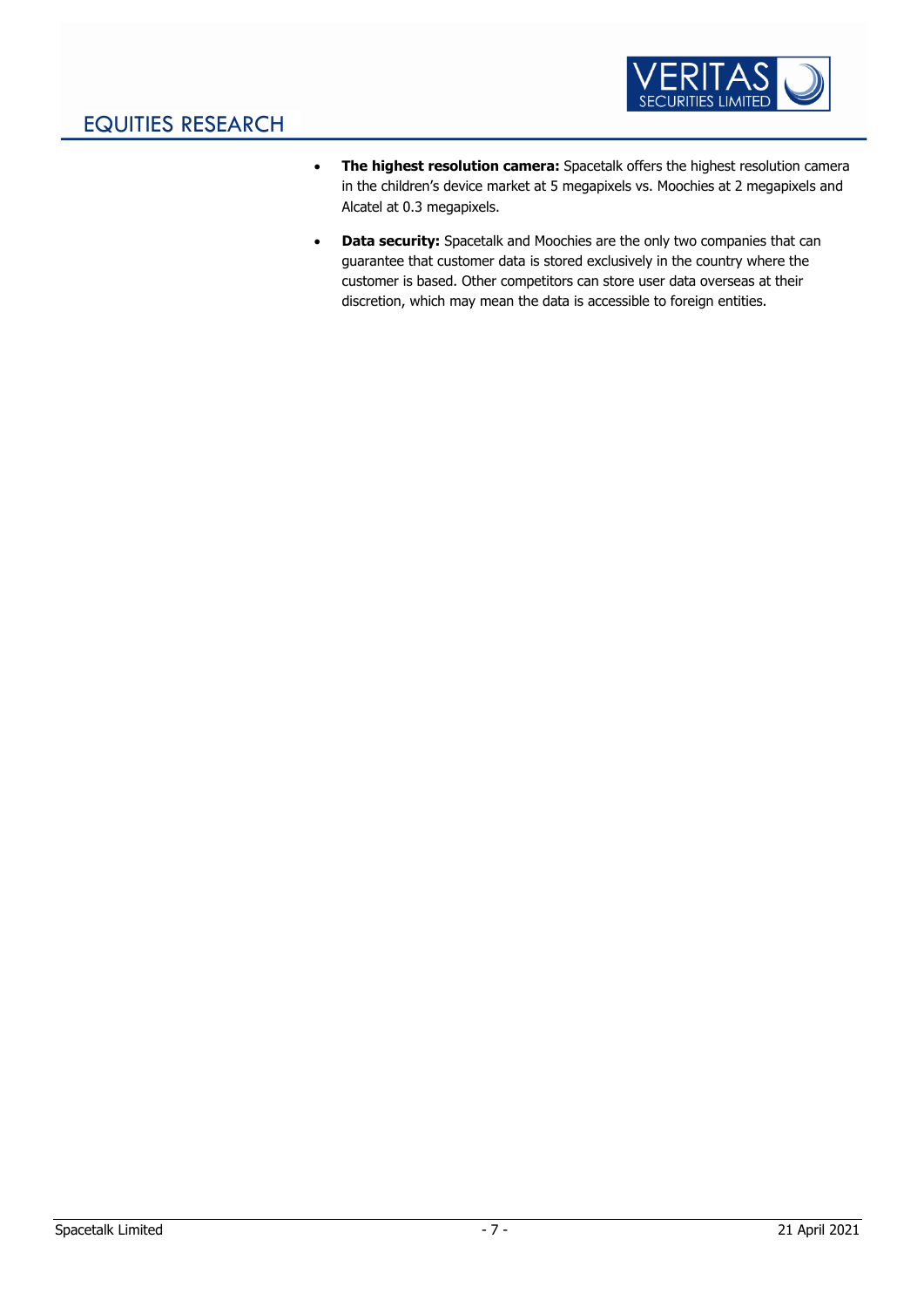

## <span id="page-8-0"></span>Competitive advantages

We do not see the industry behemoths such as Apple or Samsung as particular threats due to Spacetalk's competitive strengths which include: a unique focus on families; customer focus; an award-winning design and a position at the top of the customer acquisition funnel for mobile network operators.

### <span id="page-8-1"></span>**Made for families not individuals**

Spacetalk designs devices and apps specifically to enhance the relationship between: primary school aged children (9% of the Australian population, [Figure 8\)](#page-8-2) and their parents as well as seniors (11% of the population) and their carers. Competitors are primarily focused on the middle of the population distribution.

#### <span id="page-8-2"></span>Figure 8: Australian population by age (% of total) - Spacetalk device audience in black



Source: Informed Decisions, Veritas research.

Putting the needs of the family at the heart of product design is Spacetalk's primary competitive advantage. Mass market competitors such as Apple and Samsung build smart devices for individuals – with a layer of privacy around each individual. This creates an opportunity for Spacetalk. The role of the parent requires being able to protect children from inappropriate content and contact with undesirable people. Spacetalk is designed specifically to meet these parental needs in a way that mass market smartwatches do not.

Features for parents of the Spacetalk children's watches include:

- An ability to approve the contacts permitted to communicate with the child via an app downloadable to their smartphone.
- Track their child's fitness activities.
- Determine their child's location via GPS.
- No social media.
- Functionality that caters for separated parents, a situation that more than 40% of Australian children live with.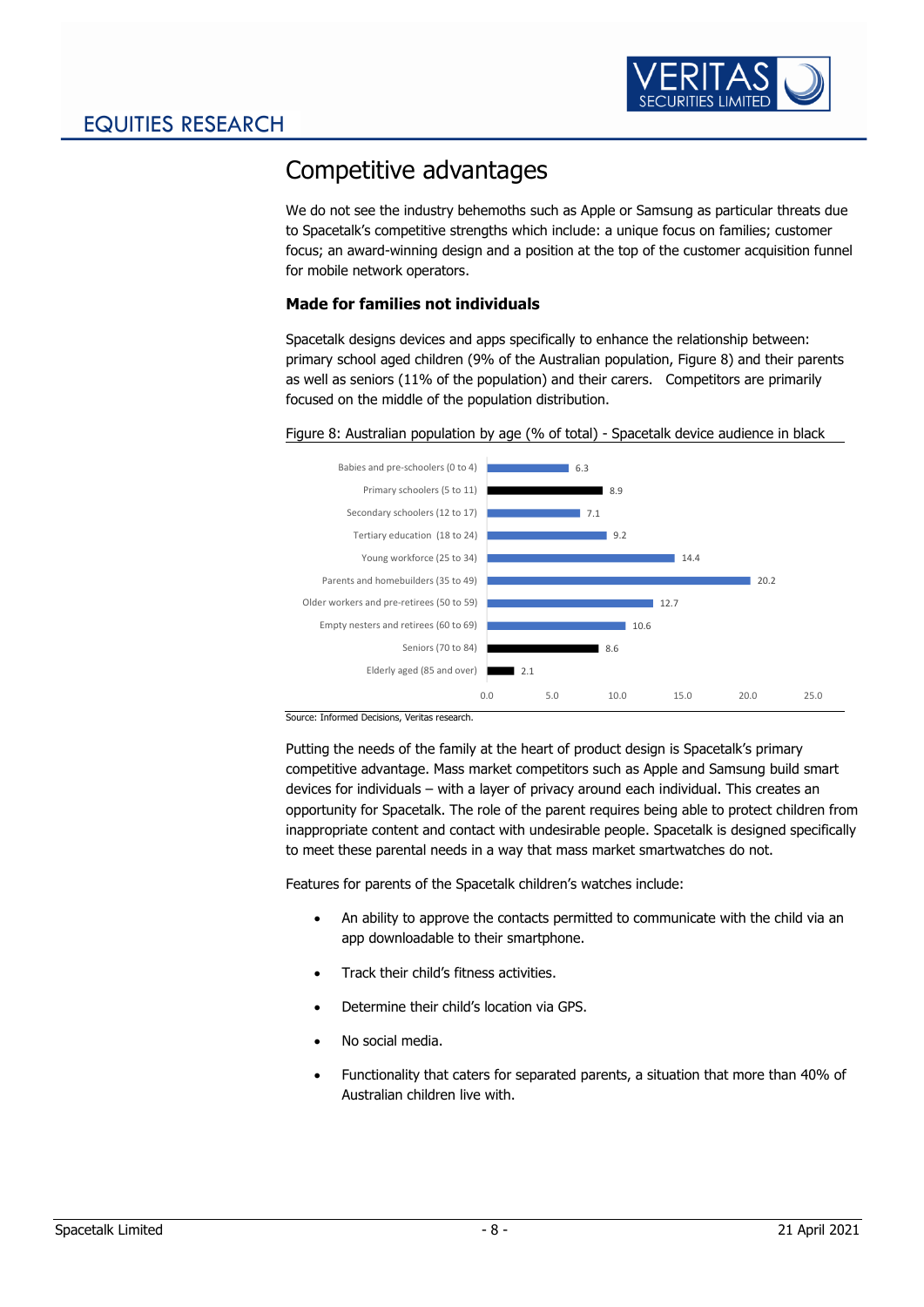

Features for children include:

- The ability to chat with family groups via the Spacetalk app which is similar to WhatsApp except restricted to parent approved contacts.
- Making/taking calls but only from a parent-approved contact list.
- Sharing photos/videos with family groups.
- A 'gorilla glass' OLED display which is impact resistant.
- A 'school time' setting which blocks smartphone features during class times in order to comply with school bans on smart phones.

A long association with the education technology sector makes Spacetalk well attuned to the requirements of guardianship. The MGM School division has provided attendance management software to over 6 million parents at more than 5,000 schools in Australia over the past twenty years.

### <span id="page-9-0"></span>**Customer focus**

Spacetalk, like Amazon, is a company that is focused on customer experience over the life of the product rather than simply selling a device. Many of Spacetalk's competitors are distributors of a white labelled, mass produced gadgets – putting their own branding on a generic product that has been designed by a third party. This means many different brands have gone to market with essentially the same device. Such watches come with free apps that usually lack customer support and ultimately do not engender customer loyalty. Spacetalk devices and software has been designed from the ground up to provide a positive environment for families.

The other difference between Spacetalk and many competitors is the recurring revenue it derives from subscription to the app. We forecast annually recurring revenue (ARR) from app subscriptions should rise to \$12m in FY24 from \$1.5m in FY20 [\(Figure 9\)](#page-9-2). This should give the company more predictable and higher margin earnings. Spacetalk had an estimated 60k active users in 1H21. By way of context Fitbit had 29.6m active users in the year to December 2019.



<span id="page-9-2"></span>Figure 9: Spacetalk annually recurring revenue (ARR) from app subscriptions (\$m)

Source: Company data, Veritas estimates.

### <span id="page-9-1"></span>**Award winning product design**

Spacetalk's watches were designed in collaboration with renowned British design consultancy Tangerine. Jonathan Ive  $-$  the designer of the iPhone and former chief design officer at Apple – worked at Tangerine on the Apple account prior to being poached by Apple.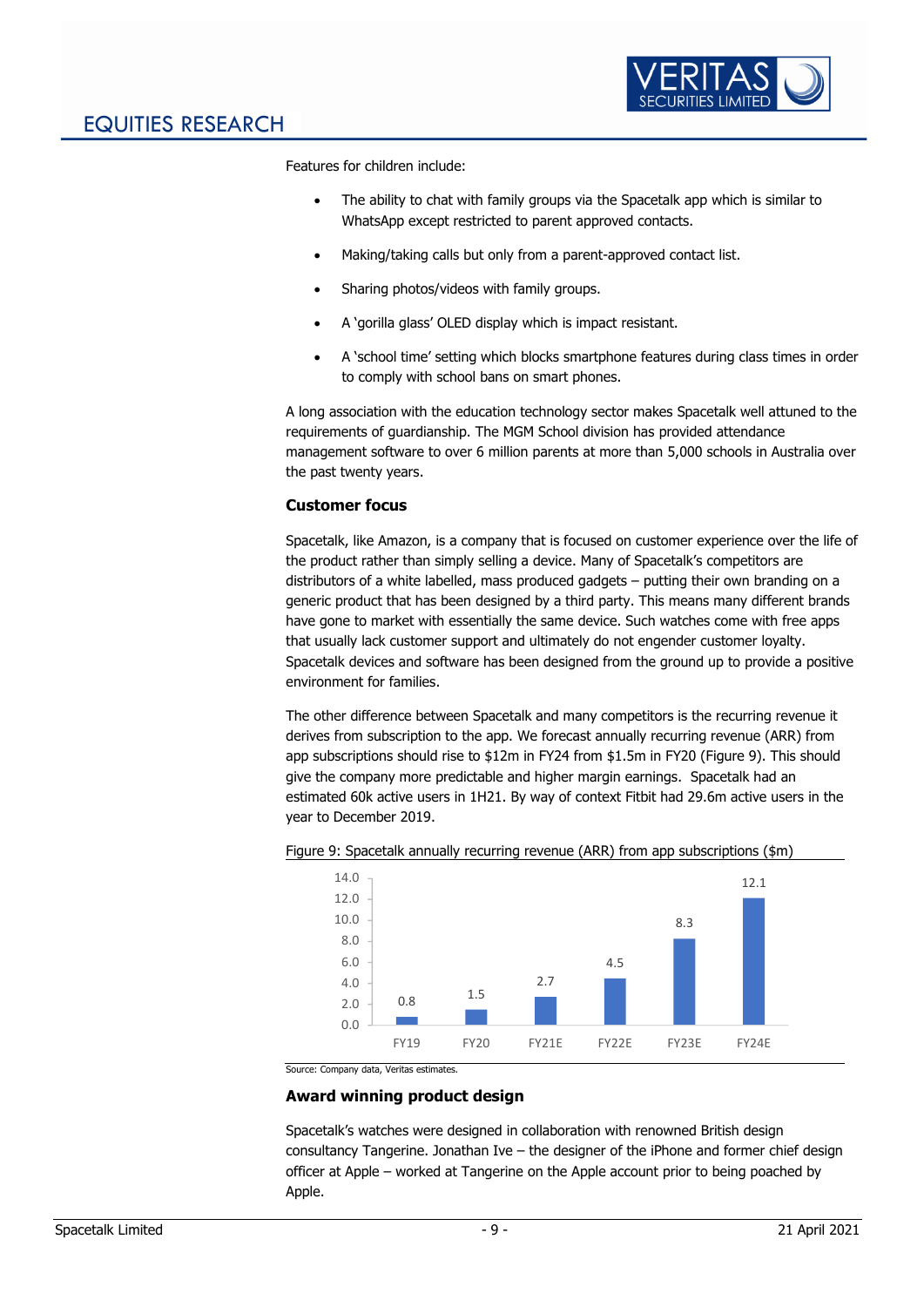

Tangerine is responsible for designing devices for Huawei, LG, Samsung and Nikon and the design of the aircraft interiors for numerous airlines including British Airways and Cathay Pacific [\(link\)](https://tangerine.net/en/our-work/).

The Spacetalk Adventurer was awarded a Red Dot award for product design according to an ASX release on 6 April 2021. The Red Dot award, based in Germany, is a highly regarded design competition with over 18,000 entries across multiple consumer goods categories. Past winning products include the Apple iPhone and Apple AirPods.

### <span id="page-10-0"></span>**At the top of the customer acquisition funnel**

Mobile subscribers are substantial earnings generators for network operators as they typically remain loyal for years. We estimate it costs an Australian telco \$90 to acquire a subscriber on average – measured by the total cost of advertising and promotions divided by the number of new subscribers.

We estimate the acquisition cost for a telco to acquire a Spacetalk customer is less than a third of a regular customer due to the target audience – children aged 6 to  $12$  – usually not being committed to a competitor. This makes Spacetalk a low-cost way for mobile network operators to gain customers earlier than otherwise – which should mean a higher lifetime value of the customer.

That Telstra – Australia's largest telecommunications company - will sell the Spacetalk Adventurer is an important validation of this strategy. Telstra is highly selective about the quality of smartwatches it offers stocking only the Apple Watch, Samsung Galaxy Watch and the Fitbit Versa 2 [\(link\)](https://www.telstra.com.au/accessories). Spacetalk will join this exclusive club in late April 2021. Furthermore, Telstra will allow existing customers to pay for the SpaceTalk device in instalments which should spur demand.

Parents have been demanding a safe way to communicate with their kids for a long time. Until the Adventurer came along there was not a children's connected smartwatch which met Telstra's exacting standards. The comparison of Spacetalk's features versus the competition [\(Figure 7\)](#page-5-1) shows why this is the case.

### <span id="page-10-1"></span>**Apple's Family Setup launch highlights market potential**

Apple launched Family Setup for the Apple Watch in September 2020 [\(link\)](https://www.apple.com/newsroom/2020/09/apple-extends-the-apple-watch-experience-to-the-entire-family/). This enables children and old people who do not have an iPhone to use an Apple Watch administered by the parents iPhone. Family Setup allows the parent to track the child's location, approve contacts and has a 'school time' setting – features shared with Spacetalk watch. It also allows the parent to approve purchases and app downloads.

We believe the invention of Family Setup validates the size of the Spacetalk opportunity. Apple would not have built the functionality if there was not a material potential market. There are two major limitations of Family Setup:

- **Price:** An Apple Watch costs A\$599 for the Series 6 and \$429 for the SE variant which does not have an always-on retina display, 72% and 23% more expensive than the Spacetalk Adventurer, respectively. Why would someone buy such an expensive device to turn off many of the features?
- **Not designed for families first:** The Apple Watch and most of its apps are designed for adults with their own Apple ID. The overlay of Family Setup is essentially an afterthought. This leaves open the potential that parents may approve apps like TikTok for download without understanding how potentially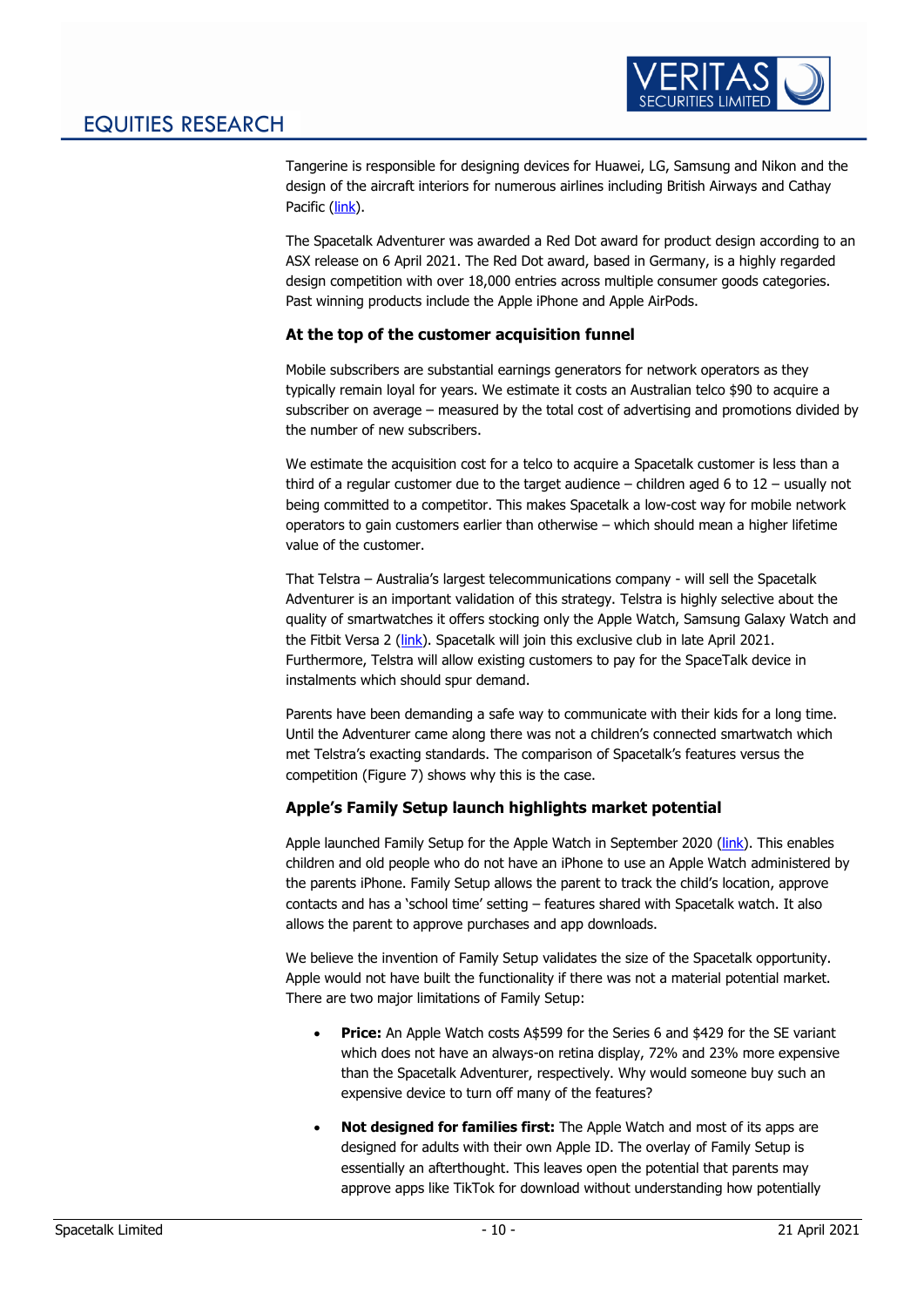

harmful they can be. We believe that a core Spacetalk strength is that it designs the device and apps with family safety as the primary objective.

Spacetalk has a sizeable opportunity regardless of the success of Family Setup. Apple first went big into the fitness category a decade ago. This did not prevent Garmin from dominating the fitness watch market because of a laser focus on the specific needs of athletes. We see Spacetalk's focus on children and seniors in the same light.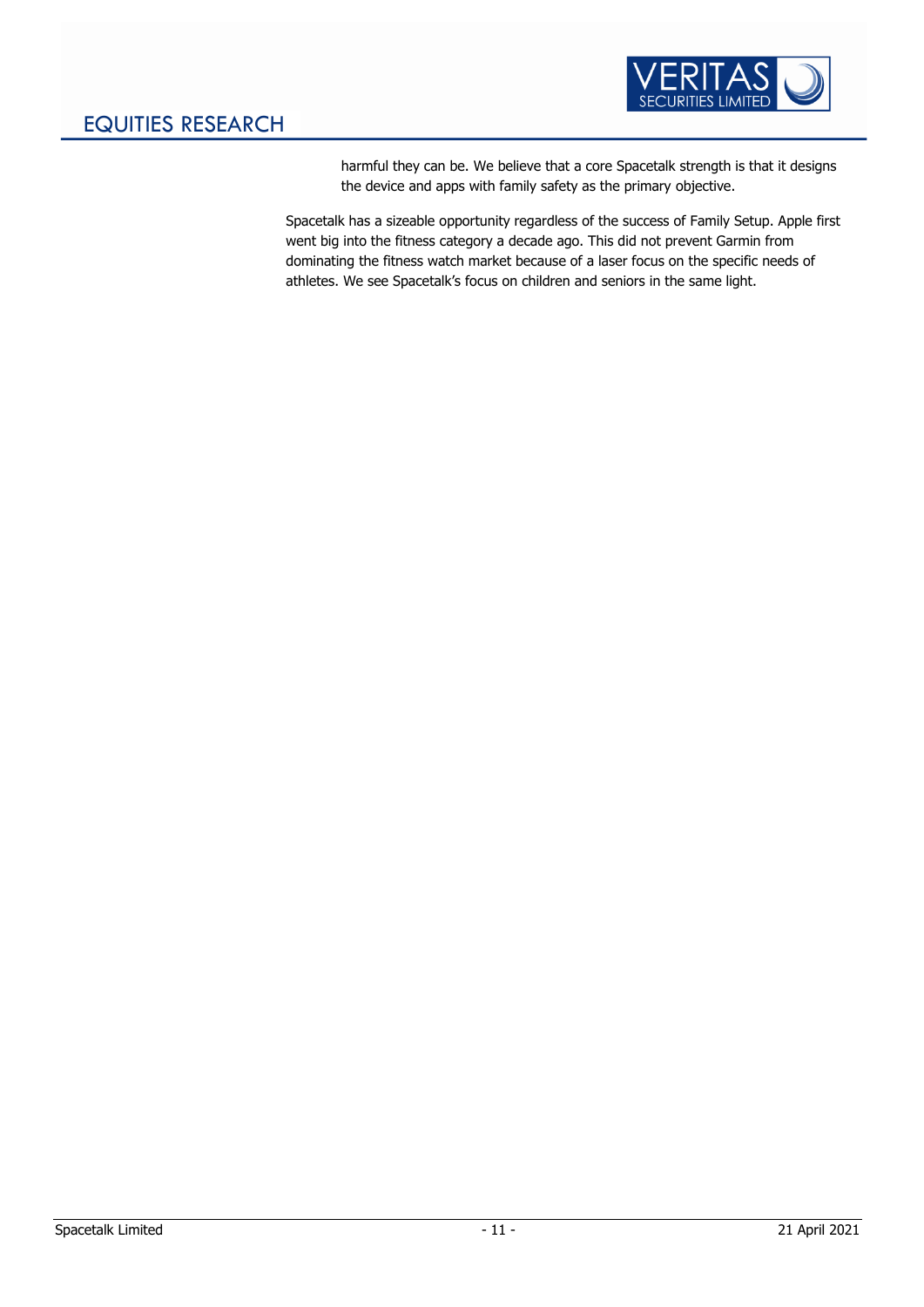

# <span id="page-12-0"></span>A \$17bn addressable market

We estimate Spacetalk has a total addressable market of \$17bn in just the markets where the company currently operates or has plans to enter. This includes Australia, New Zealand, UK and the United States for children and Australia and New Zealand for seniors [\(Figure 10\)](#page-12-3). There are currently no plans to introduce the seniors watch in the US or UK as the company wants to prove viability in Australia first. If this were to happen it would open up an addressable market of approximately twice the size.

The market size comprises of \$13.6bn from device sales and \$3.8bn of annually recurring revenues from app subscriptions. The biggest opportunity is the US market which we estimate is worth \$14bn vs. the ANZ at \$1.7bn.

Spacetalk has a strong position in the ANZ market, a foothold in the UK market and plans to enter the US market in CY21 as we discuss in more detail in the next chapter.

|        |                    |             |             |                | Device         | Average       |                  | Addressable  |         |
|--------|--------------------|-------------|-------------|----------------|----------------|---------------|------------------|--------------|---------|
|        |                    |             |             |                | wholesale      | revenue per   |                  | annually     |         |
|        |                    |             | Average app |                | price          | user on app   | Addressable      | recurring    | Total   |
|        |                    | Potential   | users per   | Paid app users | (A\$ per unit, | (\$ per year, | device revenue   | revenue from | revenue |
| Market | Audience           | devices (m) | device      | (m)            | post GST/VAT)  | post GST/VAT) | $(A\mathsf{Sm})$ | app (A\$m)   | (A\$m)  |
| ANZ    | Children           | 2.5         | 0.9         | 2.1            | 200            | 65            | 500              | 139          | 639     |
| ANZ    | Seniors            | 3.4         | 0.9         | 2.9            | 229            | 87            | 770              | 249          | 1,019   |
| ANZ    | Children + seniors | 5.9         | 0.9         | 5.0            | 216            | 78            | 1.270            | 388          | 1,657   |
| UK     | Children           | 6.5         | 0.9         | 5.5            | 200            | 65            | 1,300            | 361          | 1,661   |
| US     | Children           | 55.0        | 0.9         | 46.8           | 200            | 65            | 11,000           | 3,055        | 14,055  |
| Total  |                    | 67.4        | 0.9         | 57.3           | 201.4          | 66            | 13,570           | 3,804        | 17,373  |

#### <span id="page-12-3"></span>Figure 10: Spacetalk has an estimated total addressable market of \$17bn

Source: Veritas Research.

### <span id="page-12-1"></span>**67 million potential users in the US, UK and ANZ**

There are currently 64 million children aged five to twelve years in the US, UK and ANZ and 3 million seniors aged older than 70 in ANZ giving a total addressable market of 67 million potential device owners. The number of possible app users is larger due to the multitude of family members with reason to connect to the child's device.

### <span id="page-12-2"></span>**Customers need to subscribe to the app to get full functionality**

Parents or carers need to pay for a monthly in-app subscription in order to communicate with the person they care for via the app, downloaded to their own smart devices. For the children's watch the subscription costs A\$5.99 per month (inc. GST) for up to two connected devices and A\$8.99 per month for use on up to five devices in Australia. For the senior's device the subscription costs A\$7.99 per month, reduced from A\$9.99 per month in April 2021. Only the parent/carer (known as the primary user) needs to pay to use the app. Other relatives or friends can use the app for free.

Spacetalk should benefit from network effects as it gains scale. There is more incentive for relatives and friends to use the app when there are more children with devices. We estimate that the average children's device has 3.5 app users connected to it (including free users). We estimate that every purchased device has 0.85 paid users on average to account for churn.

We estimate the average revenue per paid app user for the children's device to be \$65 per year (12 months at \$5.99, less 10% GST) and the seniors device \$87 per year. Pricing in overseas markets is broadly similar to Australia when adjusted for average exchange rates and accordingly we assume it is identical for the purposes of market sizing.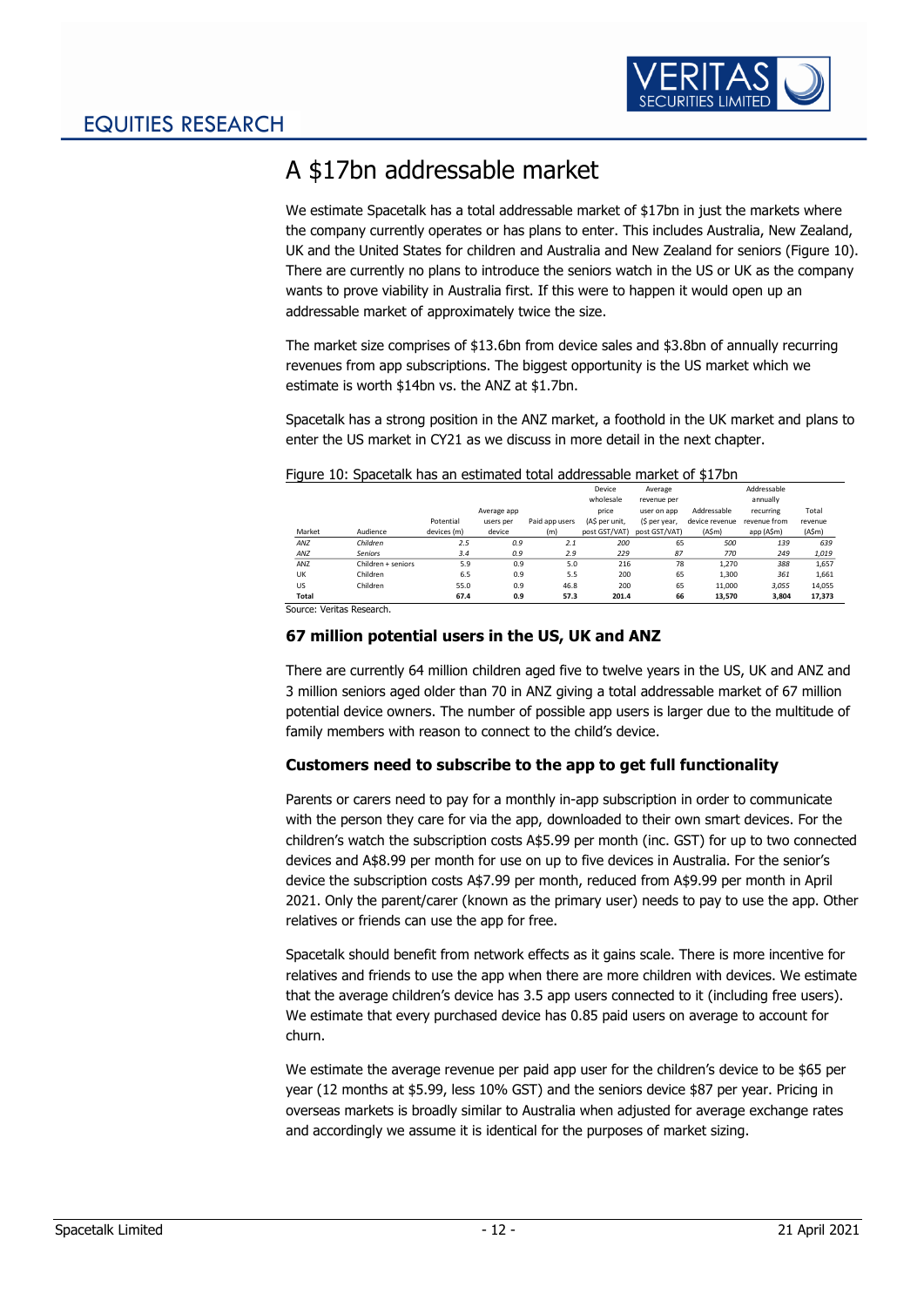

### EQUITIES RESEARCH

Spacetalk feels like Fitbit in 2011. Fitbit was founded in 2007 but only really began to get traction in 2011. Over the next four years volumes and revenue increased by more than 100x.

### <span id="page-13-0"></span>**More than 100x revenue growth is possible**

Forecasting revenues for a new product like the Spacetalk Adventurer is difficult. Traditional approaches like applying a constant revenue CAGR do not apply when a category is in its formative stages.

Growth in demand for emergent technologies like Spacetalk typically follows an S-curve [\(link\)](https://en.wikipedia.org/wiki/Technology_life_cycle): growth is slow at first as early adopters get comfortable with the concept and the manufacturer irons out bugs; growth goes exponential as the concept gains mainstream acceptance and wide distribution; growth plateaus when most customers that need the device already have one or even declines as competition enters the market.

Fitbit first popularised the fitness tracker and so provides a sensible precedent for Spacetalk. Fitbit was founded in 2007 but did not really gain product traction until 2011. Over the following four years the number of units sold increased by more than 100 times: from 208k in 2011 to 21.4m in 2015. Revenue increased by 128x from US\$14m to \$1.9bn over the same period [\(Figure 11\)](#page-13-2).

We think Spacetalk is in a similar position to Fitbit in 2011. Spacetalk's first children's device was launched in September 2017 and is only now (4 years later) on the cusp of mainstream acceptance with companies like Telstra stocking it for the first time. Fitbit was acquired by Google for an equity valuation of US\$2.0bn in January 2021.



<span id="page-13-2"></span>Figure 11: Fitbit devices sold (m), active users (m) and revenue (US\$m)

Source: Company data, Veritas Research.

### <span id="page-13-1"></span>**With just 1% penetration Spacetalk could be worth >\$3 per share**

If Spacetalk were to get 1% penetration of the children's market in the US, UK and ANZ as well as 1% of the ANZ seniors market we estimate sales of 670k devices. Applying a 10x multiple to the app revenue and a 1x multiple to device revenue would give a \$515m implied equity valuation or \$3.12 per share [\(Figure 12\)](#page-13-3). Spacetalk does not disclose devices sold or app users – we estimate the company had roughly 60k active app users in 1H21 of which more than 90% are in ANZ.

<span id="page-13-3"></span>Figure 12: Spacetalk revenue and valuation scenarios

|             |                |              |       |                               |                | EV/revenue   | EV/revenue   | Implied SPA    | Valuation |
|-------------|----------------|--------------|-------|-------------------------------|----------------|--------------|--------------|----------------|-----------|
|             | Penetration in | Devices sold |       | Paid app users Device revenue |                | multiple for | multiple for | equity         | per share |
| Market      | target market  | (m)          | (m)   | $(A\mathsf{Sm})$              | App ARR (A\$m) | devices (x)  | ARR(x)       | valuation (Sm) | (\$)      |
| ANZ         | 0.5%           | 0.03         | 0.02  | 6                             |                | 1.0          | 10           | 25             | 0.15      |
|             | 1%             | 0.06         | 0.05  | 13                            | 4              | 1.0          | 10           | 51             | 0.31      |
|             | 10%            | 0.59         | 0.50  | 127                           | 39             | 1.0          | 10           | 514            | 3.11      |
|             | 20%            | 1.17         | 1.00  | 254                           | 78             | 1.0          | 10           | 1,029          | 6.22      |
| ANZ, UK, US | 0.5%           | 0.34         | 0.29  | 68                            | 19             | 1.0          | 10           | 257            | 1.56      |
|             | 1%             | 0.67         | 0.57  | 136                           | 38             | 1.0          | 10           | 515            | 3.12      |
|             | 10%            | 6.74         | 5.73  | 1.357                         | 380            | 1.0          | 10           | 5.160          | 31.22     |
|             | 20%            | 13.47        | 11.45 | 2.714                         | 761            | 1.0          | 10           | 10.321         | 62.44     |

Source: Company data, Veritas Research.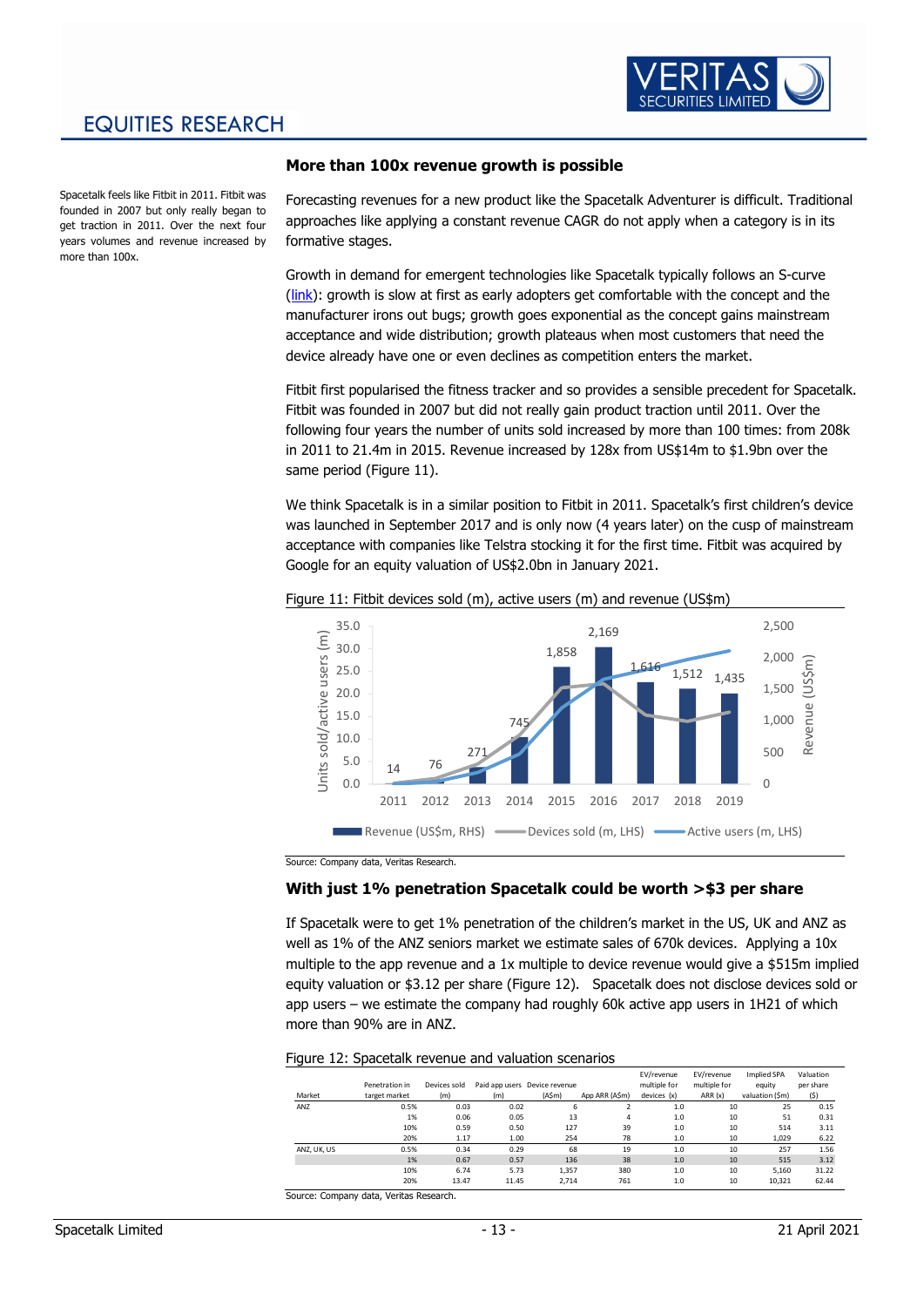

# <span id="page-14-0"></span>Expanding distribution

Drivers of Spacetalk growth include expanding distribution in Australia, UK and the US as well as the high growth rates of the smartwatch category of wearables. We estimate that Walmart and Best Buy could be a greater than \$80m annual revenue opportunity for the company (6x our FY21 group revenue forecast).

### <span id="page-14-1"></span>**The ability to reach all Australian children will be in place by end of FY21**

Increased distribution for the new Spacetalk Adventurer watch during FY21 means the company has the ability to reach all 2.5 million children in Australia aged between 9 and 12 for the first time. The rate of adoption is unknown – but we expect take-up of the secondgeneration Adventurer watch will be higher than the first, as was the case with later generation Apple iPods and iPhones. First model devices are often the proof of concept, second models overcome the initial shortcomings that only become apparent when the device is put through its paces. Distribution plans for the Adventurer in Australia include:

- **JB Hifi launched in December 2020:** JB Hifi, Australia's preeminent consumer electronics retailer, launched the Spacetalk Adventurer in December 2020. JB Hifi has been a long-term distributor of the Spacetalk Kids. Spacetalk reported higher sales for the Adventurer than the Kids in the first two weeks of it being on sale according to an ASX release on 27 January 2021 [\(link\)](https://www.theaustralian.com.au/business/telstras-smartwatch-deal-transformational-for-spacetalk/news-story/00f9269a7a358044ccf669123d76c8fd).
- **Harvey Norman, Officeworks and Kogan launched in January 2021:** Harvey Norman, Officeworks and Kogan commenced selling the Adventurer in January 2021. JB Hifi, Harvey Norman, Kogan and Officeworks represent at least two thirds of the Australian consumer electronics market by value according to Morningstar estimates [\(link\)](https://www.morningstar.com.au/stocks/article/amazon-set-to-cut-short-boom-times-for-aussie/211253).
- **Telstra to launch in late April 2021:** Telstra, Australia's largest telecommunications company with 19 million retail mobile services, will sell the Spacetalk Adventurer across all retail stores and online from late April 2021 for the first time. The watch can be purchased outright or be paid for in instalments as part of the regular Telstra bill. Ability to pay by instalments may lead to much wider adoption as it reduces the initial outlay for the customer.
- **Vodafone and Optus future possibilities:** Vodafone is currently a Spacetalk Kids distributor which suggests it is a likely candidate for distributing the Adventurer. If Telstra gains traction with Spacetalk then we expect Optus will follow suit.

### <span id="page-14-2"></span>**Management plan to replicate the Australian strategy in the UK**

Management plans to replicate the Australian launch strategy for the Adventurer in the UK when lockdowns and the school holidays end in September 2021. Existing distributors include Amazon UK, Curry's PC World (part of Dixons Carphone PLC which has a market capitalisation of A\$3bn) and Sky Mobile.

Aside from Amazon UK – which launched the Adventurer in December 2020 - the UK distributors of the Adventurer are yet to be announced. Spacetalk also sells product directly in the country via its local website Spacetalk.co.uk.

The take-up of Spacetalk in the UK has been fairly limited thus far with revenue of \$0.9m reported in 1H21, a decline of 28% YoY. The UK represented 12% of Spacetalk revenue (ex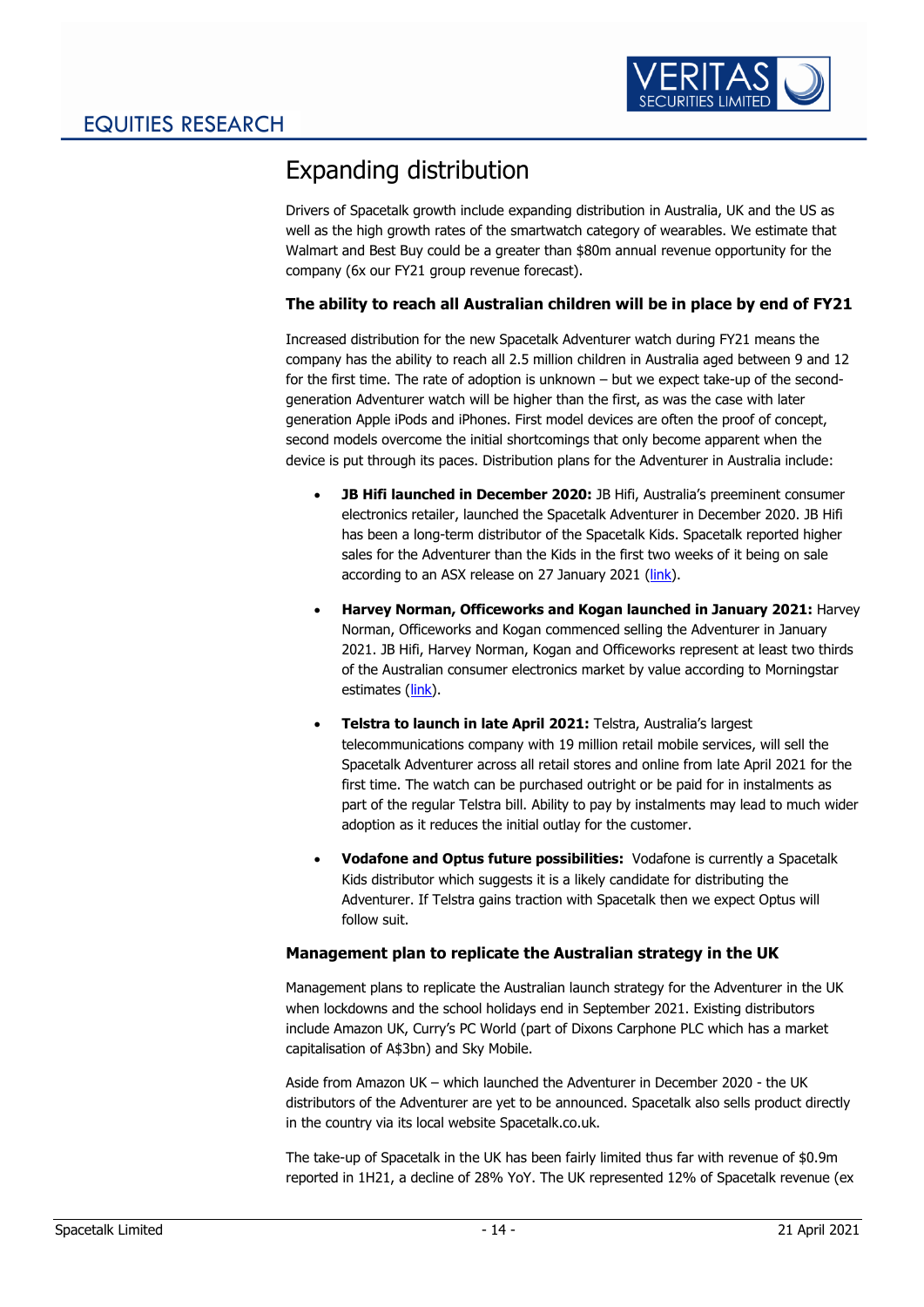

MGM schools) in 1H21 vs. 20% in FY20. We attribute the poor performance relative to Australia to a lack of advertising, no physical presence in stores and a suboptimal mobile network partner in Sky.

To date the only UK based mobile network operator to distribute Spacetalk is Sky. We think this is holding back Spacetalk due to Sky's low market share of connected mobile subscribers. Roughly 2% of UK mobile subscribers in 2020 used the Sky network according to Statista [\(link\)](https://www.statista.com/statistics/387202/most-used-mobile-networks-uk/). Sky has scale in broadband and cable TV – which are not relevant markets for Spacetalk.

Spacetalk was ranged in Curry's PC World online stores in December 2019. Curry's PC World had UK and Ireland revenues of £6.1bn (A\$11bn) in the year to May 2020, making it one of the largest consumer electronics retailers in Great Britain and bigger than JB HiFi with \$8bn revenue in FY20. Our contact with Curry's PC World front line sales staff suggests they have limited knowledge of the Spacetalk product and its capabilities. The fact that the product is not available in physical stores may be a factor in this – this allows customers to test the product before purchase and sales staff to learn about it.

We see the large UK mobile network operators EE/T Mobile, O2 and Vodafone as the most likely partners for Spacetalk for the same reasons that Telstra adopted the product in Australia – a low-cost way to acquire customers at a young age.

Another promising route to market would be the physical stores of Curry's PC World and Carphone Warehouse (another Dixons Carphone subsidiary that focuses on selling mobile handsets and plans for multiple networks). If the company went to market with the same prominent merchandising as JB Hifi it could realistically sell more through Dixons Carphone PLC than in all of Australia currently due to their scale (Australia generated \$6.3m of revenue in 1H21 excluding MGM Schools). Spacetalk onboarded a new UK country head during 1H21 in order to improve execution in the country.

### <span id="page-15-0"></span>**Just two US major retailers could generate >\$80m revenue for Spacetalk**

Spacetalk management committed to 'an exciting go to market in the USA planned for CY21' in the 1H21 financial report. With little additional information provided we can only speculate as to what this could look like.

The most likely distribution deals would be with either Best Buy or a Walmart – as these companies are the most highly regarded consumer electronics retailers in the country. Best Buy operates 1,009 stores in the United States and Walmart operates 4,743 stores under the Walmart brand and 599 under the Sam's Club brand in the US alone (there are more stores in Canada, Mexico and other countries).

We estimate that an average store sells 50 Spacetalk units a week. Applying the store-based volume estimate to the total store counts of Best Buy and Walmart in the US gives \$81m revenue of which \$17.6m is recurring (Figure 13).

This analysis suggests that getting ranged in the two most important consumer electronics retailers in the US could increase group revenue by a factor of more than 6x relative to the \$13m we forecast in FY21.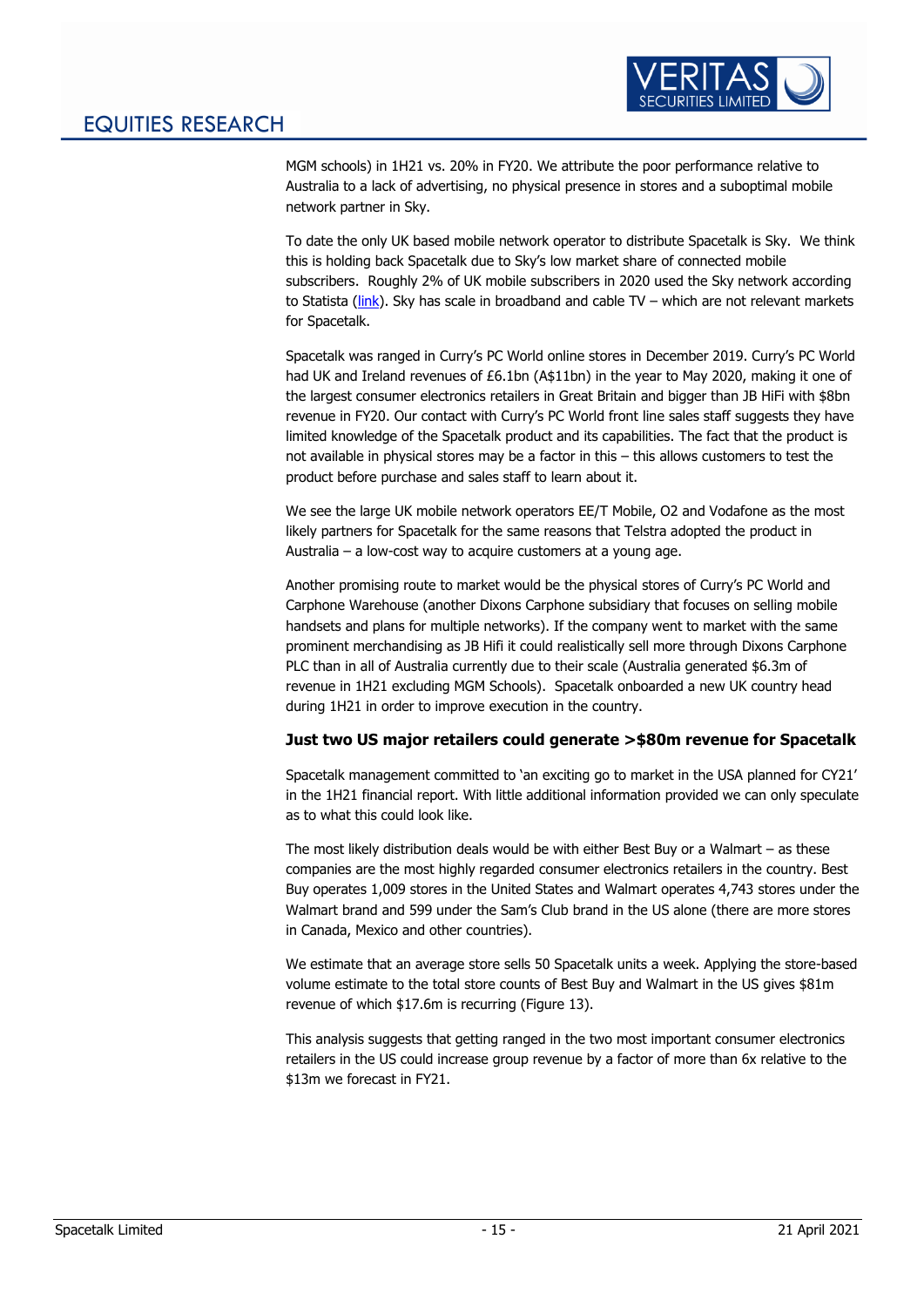

| Figure 13: US retailers Best Buy and Walmart could be a > \$80m revenue opportunity |  |
|-------------------------------------------------------------------------------------|--|
|                                                                                     |  |

|               |           | Estimated<br>units sold |               |          |                  |          | Device  |                  | SpaceTalk<br>annual |
|---------------|-----------|-------------------------|---------------|----------|------------------|----------|---------|------------------|---------------------|
|               |           | annually per            | Total units   | Paid app | Wholesale        | App ARPU | revenue | App ARR          | revenue             |
| Brand         | US stores | store                   | sold annually | users    | unit price (A\$) | (A\$)    | (A\$m)  | $(A\mathsf{Sm})$ | (SAm)               |
| Best Buv      | 1,009     | 50                      | 50.450        | 42,883   | 200              | 65       | 10.1    | 2.8              | 12.9                |
| Walmart US    | 4.743     | 50                      | 237.150       | 201.578  | 200              | 65       | 47.4    | 13.2             | 60.6                |
| Sam's Club US | 599       | 50                      | 29.950        | 25.458   | 200              | 65       | 6.0     | 1.7              | 7.7                 |
| Total         | 6.351     | 50                      | 317.550       | 269.918  | 200              | 65       | 63.5    | 17.6             | 81.1                |

Source: Company data, Veritas estimates.

The major hurdle for the company is the time it takes to build a variant for the US market – a different set of antennas is required due to cellular networks operating at different frequencies [\(link\)](https://electronics.howstuffworks.com/gadgets/travel/global-cell-phones.htm). The US variant needs to go through the approval process for regulators and the retailers need to test the product. Telstra product testing took 5 months. Accordingly, we view the announcement of any major US retailer as being at least nine months away. The company may announce a soft launch via their own website earlier.

### <span id="page-16-0"></span>**Smartwatches are the fastest growing category of wearables**

"Smartwatches are the fastest growing market for wearables globally and the addition of Spacetalk will strengthen Telstra's connected smartwatches offering."

Fiona Hayes, Telstra Retail executive quoted in the Australian on 19 March 2021 [\(link\)](https://www.theaustralian.com.au/business/telstras-smartwatch-deal-transformational-for-spacetalk/news-story/00f9269a7a358044ccf669123d76c8fd)

The connected smart wearables market is forecast to grow at 19.5% CAGR to reach 776m units by 2026 according to Researchandmarkets.com [\(link\)](https://www.businesswire.com/news/home/20210208005342/en/Global-Smart-Wearable-Market---Market-to-Grow-by-19.48-from-2021---2026---ResearchAndMarkets.com). Smart watches are the fastest growing segment of the wearables market, growing by more than 200% from the quarter ending March 2020 to the quarter ending December 2020 according to IDC [\(Figure 14\)](#page-16-2). COVID lock down measures negatively impacted smartwatch sales because they are predominantly used outside of the home. It follows that demand should increase as lock down measures are eased – a thematic which should boost Spacetalk sales in 2H21.

<span id="page-16-2"></span>



Source: IDC, Veritas Research.

### <span id="page-16-1"></span>**New features should improve engagement over time**

At the moment the main functionality for the Spacetalk app is chat – similar to WhatsApp restricted to the Spacetalk universe. In future the company is looking to add entertainment functionality similar to Instagram but also restricted to the Spacetalk universe. Another possible idea is allowing children to access sporting highlights and other safe media.

The company is also exploring the potential for third party apps to be allowed on the Spacetalk platform with likeminded brands. A potential monetisation opportunity is delivering relevant and parent endorsed content to kids.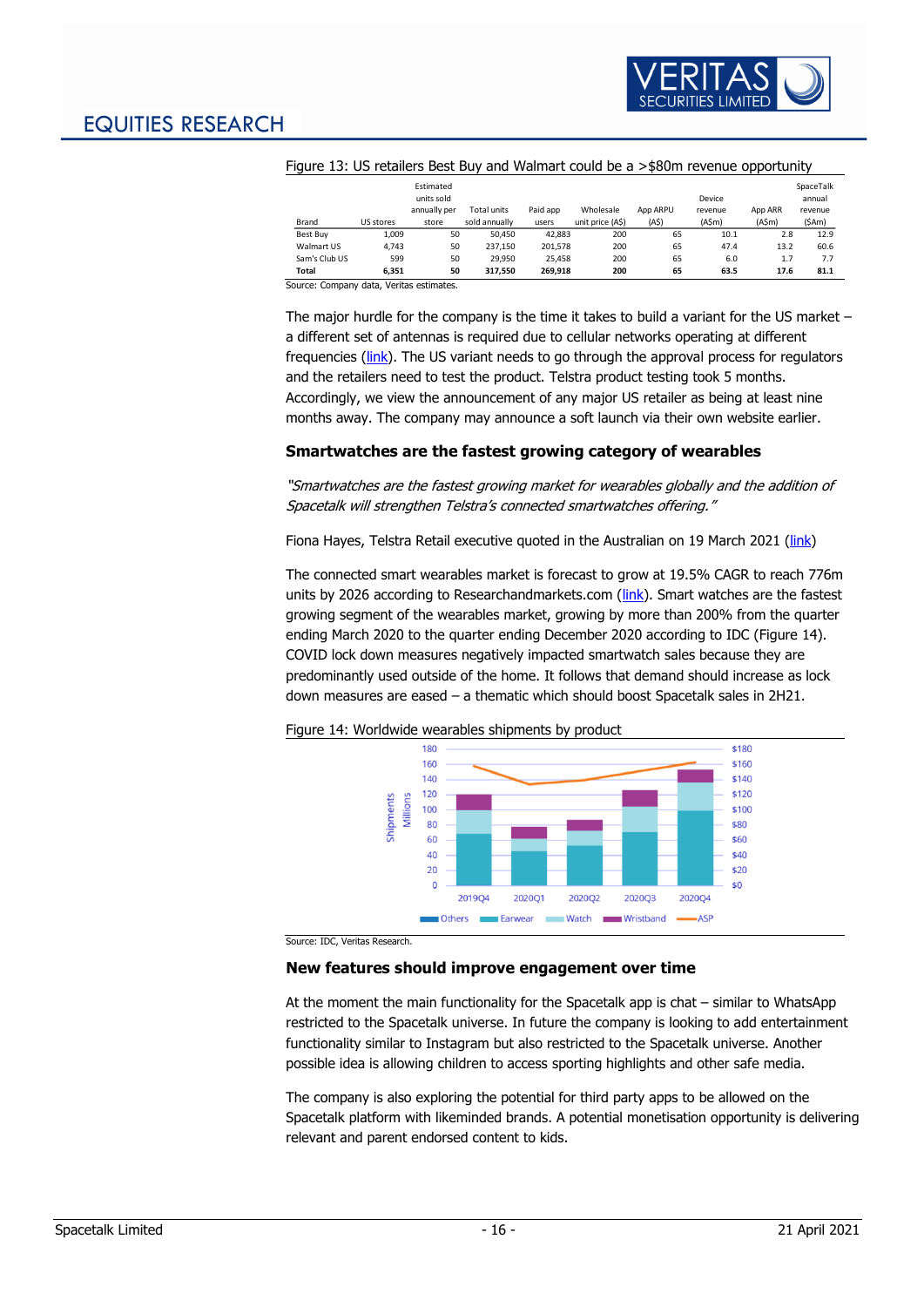

# <span id="page-17-0"></span>The aged care opportunity

Spacetalk launched the Spacetalk Life in June 2020 via JB Hifi and its own website. It was the first watch on the market specifically for seniors to be connected to a mobile network.

Features for carers include:

- The ability to request a location and view the location history.
- An ability to communicate with the seniors via SMS, voice messaging or calls (4G) enabled).
- Notifications to the carer when the device needs to be charged and when the senior leaves a predefined safe zone.
- Medical history information.
- The ability to manage the contacts for the senior from the application.

Features for seniors include:

- Ability to send an SOS alert to carers using a special button on the watch.
- A software update planned for May 2021 will mean that falls will be automatically detected, and emergency services informed of the fall time and location.
- Water (shower) proof. Competitors fall detection devices typically do not work in the shower.
- Being able to set reminders for calendar appointments and medications.
- A step counter.
- Being able to easily call family and carers via 4G, especially when away from home without a mobile phone.

The company does not separately disclose sales of the Life, so it is difficult to assess how it has performed to date. With the product on the market for only nine months it is fair to assume that management have learned a lot.

On 19 April 2021, the company announced a number of changes to fine tune the Spacetalk Life customer proposition: a new business to business distribution channel, lower pricing and a software upgrade to enable automated fall detection. We expect these changes should spur additional demand by reducing barriers to adoption.

### <span id="page-17-1"></span>**A new distribution channel**

Spacetalk announced it will take the Spacetalk Life device to market in Australia via a new channel: business to business to customer (B2B2C). This will entail aged care providers, home care providers, occupational therapists and the National Disability Insurance Scheme (NDIS) providers receiving a referral fee from Spacetalk for recommending the product to patients. The device should be eligible for full government funding at the new price point. Spacetalk has secured its first B2B2C partnership with ACH Group – a leading care organisation with 1,800 staff and 20,000 patients.

Spacetalk's ultimate goal is for the Spacetalk Life device and app to be the 'software as a service' solution at the heart of aged and home care. The ongoing Royal Commission into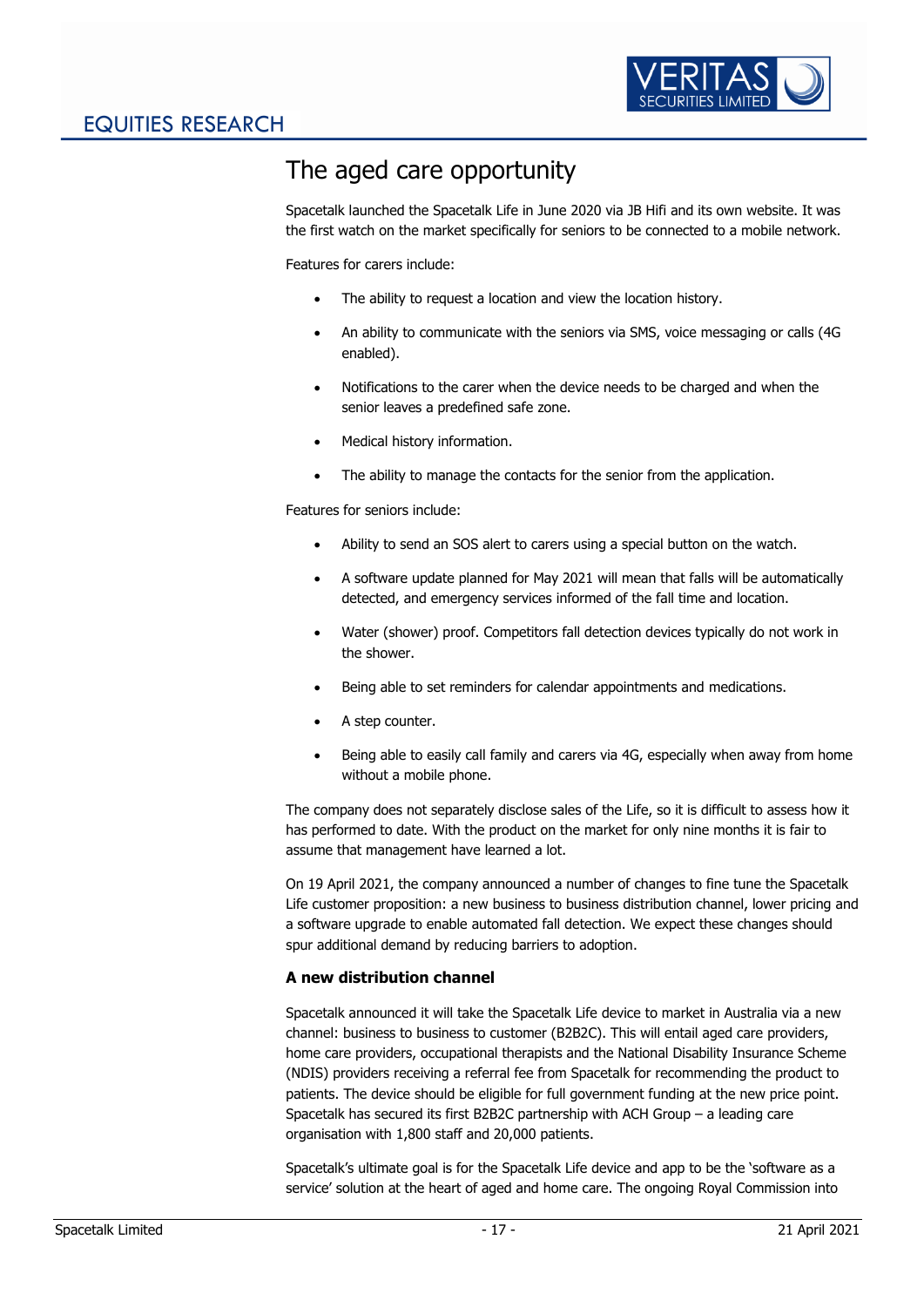

aged care recommends increased use of technology to improve care and reduce cost. The Spacetalk Life's relevant functionality and ease of use make it ideally suited to this task.

### <span id="page-18-0"></span>**Lowering prices**

Spacetalk also announced that it would be lowering the retail price of the Spacetalk Life to \$399 from \$549 and the cost of the app subscription to \$7.99 from \$9.99 per month. These changes are to make the product fit within the budgets of more carers and to ensure that the full cost of the device and subscription can be covered by NDIS and CHSP funding arrangements. We expect that the volume uplift from the various changes should be greater than the impact of reduced pricing on revenue.

### <span id="page-18-1"></span>**Automated fall detection**

One of the foremost items of feedback to Spacetalk following the launch of Spacetalk Life was the need for fall detection. In particular there is an important gap in the market – incumbent fall detection devices are not waterproof so are not effective in the shower which is one of the most common locations for falls.

Spacetalk plan to release a software update in May 2021 which will enable all existing devices to automatically detect falls using the inbuild gyroscope and then use the GPS, SMS and phone capability to inform carers and emergency services of the occurrence and location of the fall. These features make the product one of the most advanced fall detection devices on the market and will also enable the device to be marketed in a pre-defined product category.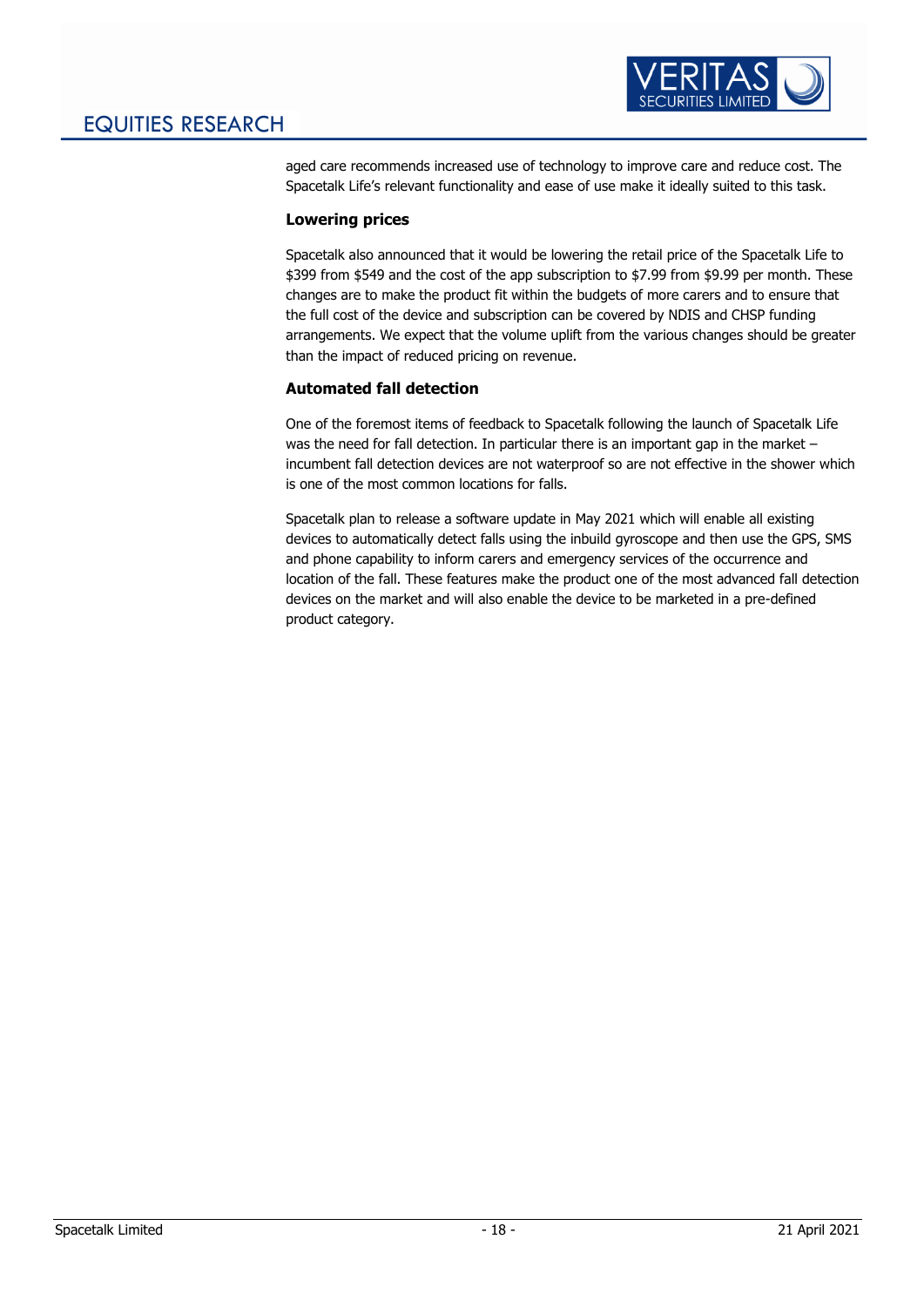

# <span id="page-19-0"></span>We forecast 50% revenue CAGR to FY24

Increased distribution underpins our forecast that the number of new units sold should rise from 53K in FY21 to 220k in FY24 [\(Figure 15\)](#page-19-1). We feel that this forecast is conservative in the context that the company previously targeted 90k units sales in FY20 according to the FY19 results announcement on 22 August 2019. Our forecasts do not have this level being hit until FY22.

Management's prior target was not reached due to the onset of COVID restrictions from March 2020 and a more limited uptake of the product in the UK than expected. Management are likely to adopt a more appropriate rollout strategy in the UK and US which targets instore distribution at the bigger mobile network operators which include EE, O2 or Vodafone and major retailers rather than relying on Sky which is predominantly a cable TV and broadband provider. We also expect Spacetalk Adventurer to have a greater uptake than the Kids product not least because it is 4G enabled and many network operators now refuse to sell 3G products.

We forecast a wholesale device selling price of \$185 from FY22 onward vs. \$197 in FY21 as the company improves its value proposition. Multiplying unit sales by the average selling price gives device revenue of \$10.5m in FY21 rising to \$40.7m in FY22. We forecast app revenue of \$2.1m in FY21 rising to \$10.2m in FY22 [\(Figure 16\)](#page-19-2).

<span id="page-19-2"></span><span id="page-19-1"></span>

We expect that gross margin should decline to 50% by FY24 [\(Figure 17\)](#page-19-3) predominantly due

to mix. In particular we forecast that app gross margins should be steady at 80%, device gross margins should decline from 44% in FY21 to 40% in FY24 as the company adopts the Xerox model of selling the device more cheaply to grow the ecosystem. We expect the gross margin in MGM schools to be steady at 93%. Investment in sales and marketing means minimal EBITDA in FY21 and FY22. We forecast \$6m of EBITDA by FY24 due to leverage over costs [\(Figure 18\)](#page-19-4).

<span id="page-19-3"></span>

<span id="page-19-4"></span>

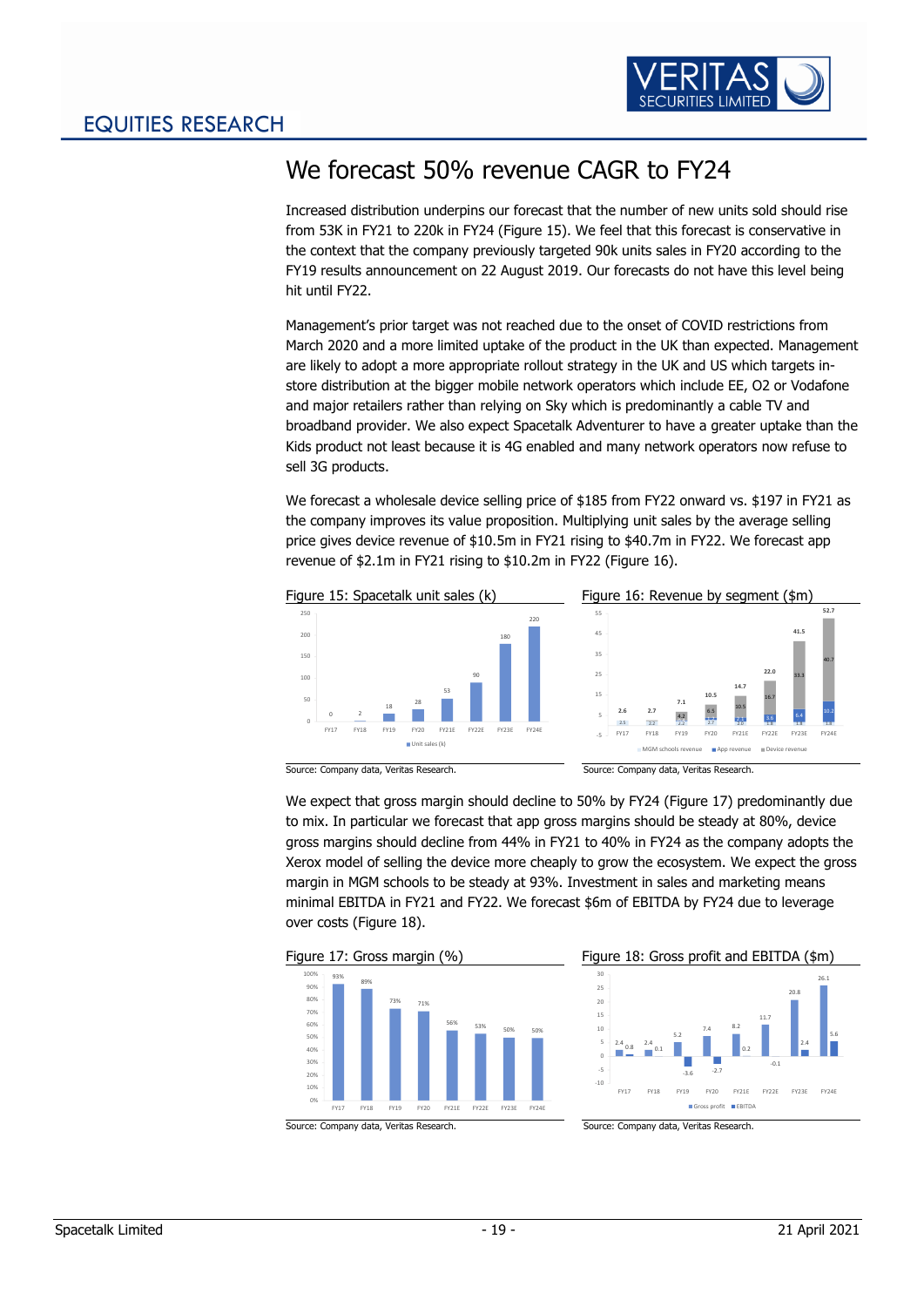

### <span id="page-20-0"></span>**Sales to accelerate in 2H21**

We expect 3Q21 and 4Q21 results to show a significant acceleration in revenue growth. Spacetalk reported revenue growth of 9% YoY in 1H21, which looks a bit light in the context of the 160% reported in FY19 and 47% in FY20. Delving more deeply into the detail of the result suggests this is really a function of timing of device sales and COVID impacts. In particular 1H20 (the last full pre-COVID period) was one of the best half year periods in the company's history making it an incredibly tough comparison.

The comparisons get much easier in the second half of the year because new device shipments dropped in response to COVID. Revenue from device sales was \$5.9m in 1H20, just \$0.6m in 2H20 and \$6.3m in 1H21.

Spacetalk reported group revenue of \$7.6m in 1H20, \$2.9m in 2H20 and \$8.3m in 1H21. We forecast \$6.5m in 2H21 which implies a rapid acceleration in headline growth [\(Figure 19\)](#page-20-2). Note that we expect the first half to have higher absolute sales than the second due to Christmas falling in the first half.



<span id="page-20-2"></span>

### <span id="page-20-1"></span>**Funded for growth**

On 19 March 2021 Spacetalk announced an agreement with Pure Asset Management to access a \$5m loan - comprised of a \$3m term loan and a \$2m bridge loan – to finance inventory, geographic expansion and investment in the brand. The \$3m term loan may be settled after 48 months by a warrant for the issuance of 11m shares at \$0.30 per share or can be 50% cash settled at the election of the company to reduce dilution. We forecast the \$2m bridge loan will be drawn in FY22.

The loan terms are relatively competitive for a company at the early stages of its growth opportunity. The term loan has an interest rate of 9.5% and the bridge facility 12.5%. The term loan is also flexible in that it is interest only with a bullet payment in 4 year. The exercise of options attaching to the facility may pay off the loan. The option strike price was a 173% premium to the underlying share price on the announcement of the issuance indicative of the lenders view of the investment opportunity.

Spacetalk has more receivables and inventory than payables which combined with the forecast revenue growth gives a \$2m drag on operating cash flows per year. The requirement to fund this and capex/R&D of \$3-4m per annum means we forecast the company will raise \$6m in equity in FY22 at the current share price. Alternatives not in our forecasts include another loan, reduced opex/capex or option exercise. Option exercise as a major source of funds is only likely if the share price exceeds \$0.55 per share (i.e. the lowest strike price of outstanding options excluding Pure Asset Management warrants).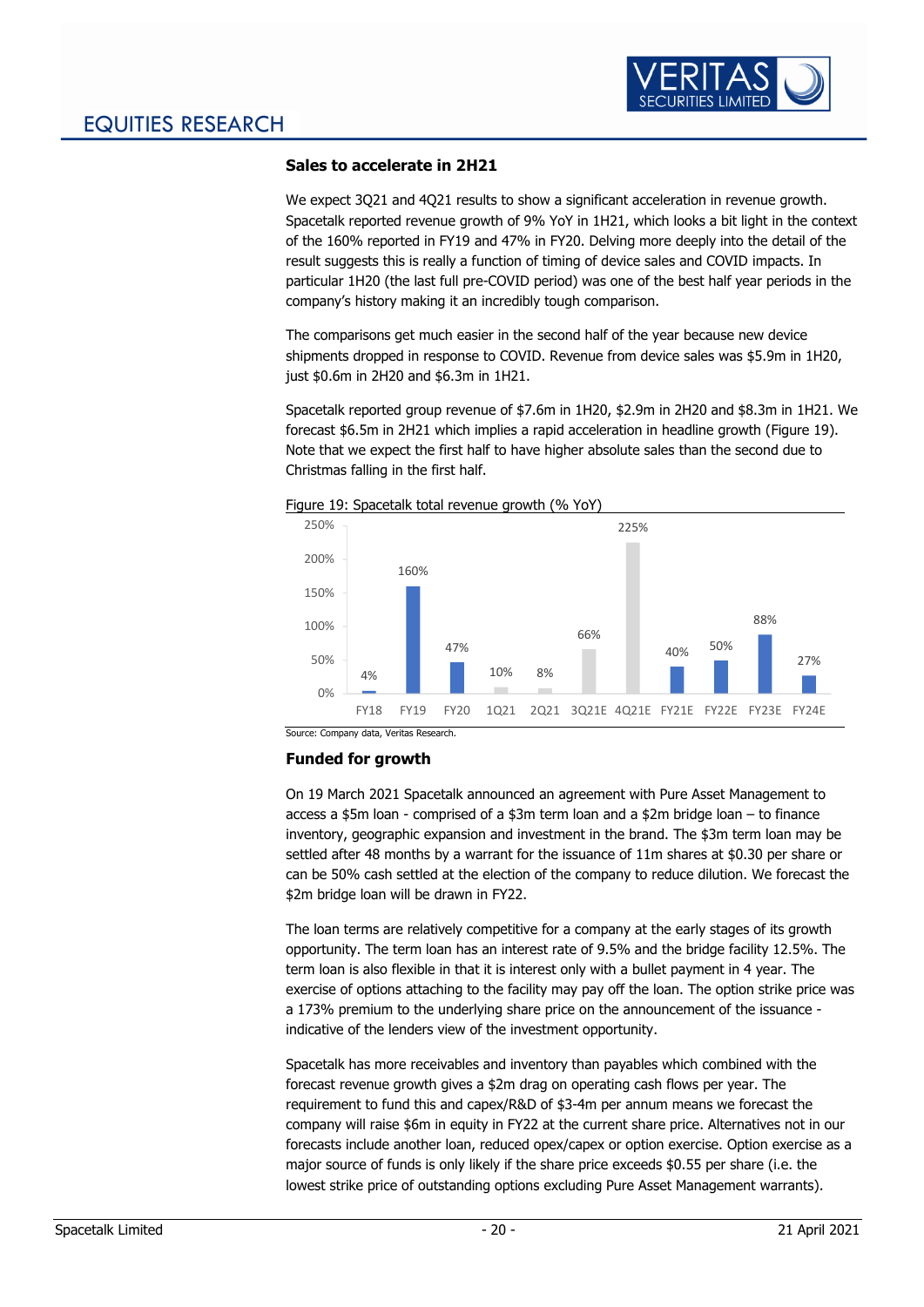

### EQUITIES RESEARCH

**Executive chairman Mark Fortunatow has been involved with the company for 20 years and has an accomplished record of entrepreneurship in the technology sector.**

**Martin Pretty, non-executive director has an extensive career in investments as Managing Director of Equitable Investors and former role as fund manager at Thorney Investment Group.**

**Dr Brandon Gien, non-executive director, has an extensive career in industrial design.**

<span id="page-21-0"></span>Experienced management

Spacetalk co-founder and executive chairman Mark Fortunatow's background is entrepreneurship in marketing, engineering and technology. Prior to Spacetalk he founded three companies of note: Linx Computer Systems, TimeKeeping SA and Netline Technologies. Linx was one of the first multiuser accounting software applications in Australia designed specifically for small business, an early precursor to Xero. TimeKeeping SA was software for workforce management and timesheets which was sold to Kronos Inc in 1996. Netline was a mobile phone application developer that pioneered email access on mobile phones. Mark sold his 45% stake in Netline in January 2001, three and a half years after founding it, to Burdekin Pacific Limited in a deal which valued the enterprise at \$30m. Mark is also largest shareholder of Spacetalk, holding 10.7% of outstanding shares.

Martin Pretty has been a non-executive director since May 2020. Martin was previously a fund manager with Thorney Investment Group and held management position at Hub24, Bell Financial Group and IWL Limited. He is currently the managing director of funds management company Equitable Investors and a non-executive director of ASX listed companies Centrepoint Alliance (CAF.ASX, \$36m market capitalisation) and Scout Security Limited (SCT.ASX, \$15m market capitalisation).

Dr Brandon Gien joined the board of Spacetalk as a non-executive at the same time as Martin Pretty. Brandon has 25 years of industrial design experience. He is the founder and CEO of Good Design Australia, Executive Director of the Australian Design Council and Adjunct Professor of Industrial Design at UNSW and former president of the World Design Organisation.

Senior executives include Paul Cooper and Jarred Puro.

**Paul Cooper, Director of Operations, previously held senior supply chain positions at Microsoft APAC and Nokia.**

**Jarred Puro, CFO, has worked at Spacetalk for five years.**

Paul Cooper joined the company in May 2017 as General Manager at MGM Wireless, soon becoming Director of Operations. At Spacetalk, Paul has been responsible for the design and manufacturing of the new Spacetalk products. Experience includes prior roles as Director of Supply Chain Operations at Microsoft APAC (2012-2015) and Director of Global Repair Network Management at Nokia (2008-2011).

Jarred Puro became Chief Financial Officer of Spacetalk in 2019, a promotion from finance manager which he commenced in 2016. Prior to Spacetalk Jarred held a number of financial management roles with SA Health and Cobham Aviation Services.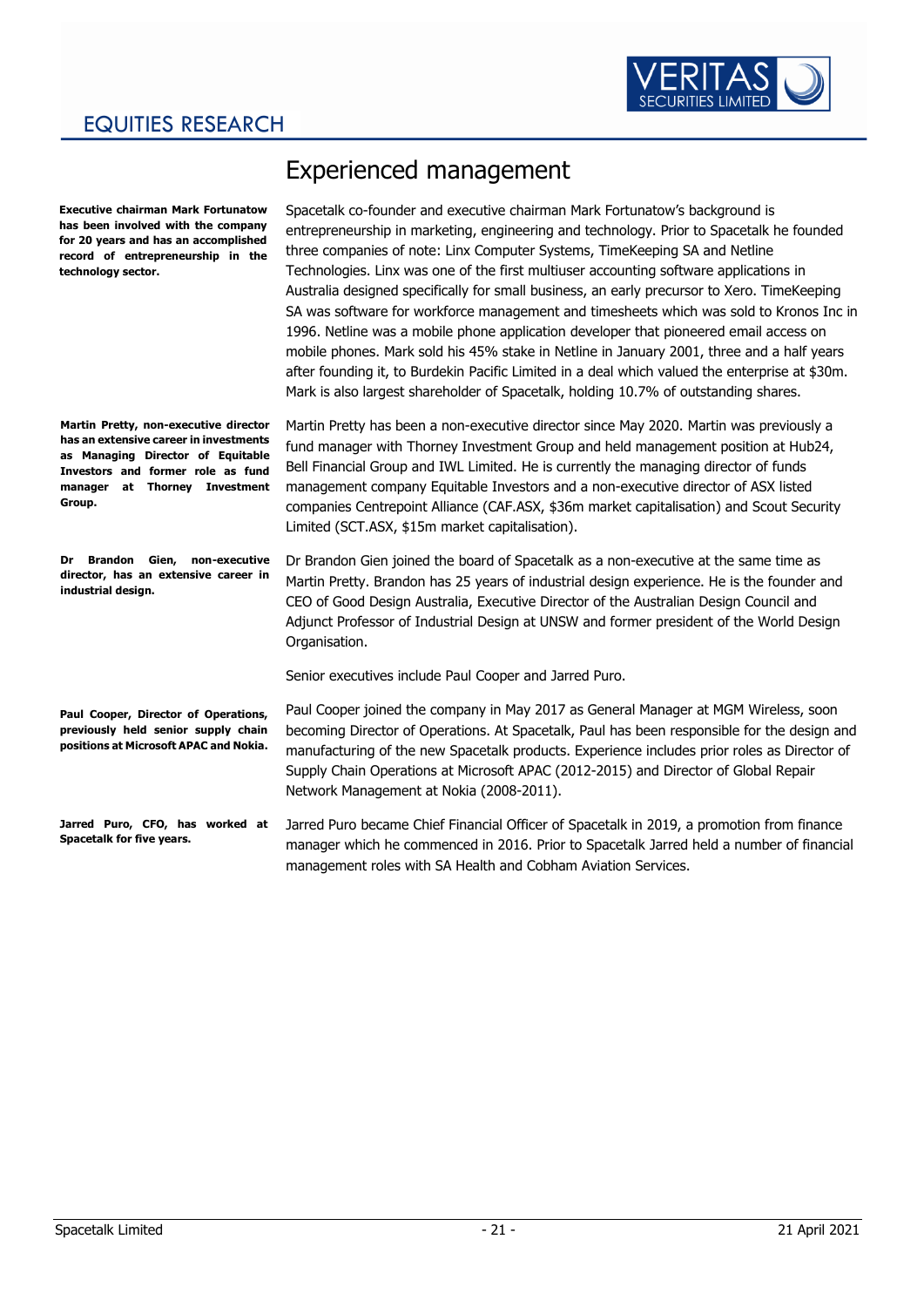

# <span id="page-22-0"></span>Fair value of 60c per share

Our DCF derived fair value for Spacetalk is 60c per share [\(Figure 20\)](#page-22-1). The primary assumptions of the DCF include: sales growth fading to 2.0%, a terminal EBITDA margin of 20% which is consistent with management's long term aspiration, terminal capex to depreciation of 1.0x and a WACC of 8%.

### Year end June Units FY22 FY23 FY24 FY25 FY26 FY27 FY28 FY29 FY30 FY31 TV Revenue \$ m 22.0 41.5 52.7 72.0 79.2 85.5 91.5 97.0 100.8 103.9 105.9 *Revenue growth % 49.6 88.1 27.1 36.5 10.0 8.0 7.0 6.0 4.0 3.0 2.0* EBITDA \$ m -0.1 2.4 5.6 15.4 15.8 17.1 18.3 19.4 20.2 20.8 21.2 *EBITDA margin % -0.3 5.8 10.5 21.4 20.0 20.0 20.0 20.0 20.0 20.0 20.0* EBIT \$ m -3.7 -1.7 1.1 10.3 10.3 11.1 11.9 12.6 13.1 13.5 13.8 *Tax rate % 27.5 27.5 27.5 27.5 27.5 27.5 27.5 27.5 27.5 27.5 27.5* **NOPAT \$ m -2.7 -1.3 0.8 7.5 7.5 8.1 8.6 9.1 9.5 9.8 10.0** DA \$ m 3.7 4.2 4.5 5.1 5.5 6.0 6.4 6.8 7.1 7.3 7.4 *Margin % 16.6 10.0 8.5 7.0 7.0 7.0 7.0 7.0 7.0 7.0 7.0* Working capital 5m -1.4 -2.2 -1.0 -2.2 -1.2 -1.0 -1.0 -0.9 -0.6 -0.5 -0.3 *As % of incremental sales % -20 -11 -9 -11 -16 -16 -16 -16 -16 -16 -16* Capex \$ m -4.0 -4.0 -3.0 -4.5 -5.5 -6.0 -6.4 -6.8 -7.1 -7.3 -7.4 *Capex/D&A <sup>x</sup> 1.1 1.0 0.7 0.9 1.0 1.0 1.0 1.0 1.0 1.0 1.0* **FCF \$ m -4.5 -3.3 1.2 5.8 6.3 7.0 7.7 8.3 8.9 9.3 9.7** Discount factor % 93% 86% 79% 74% 68% 63% 58% 54% 50% 46% **NPV of FCF \$ m -4.2 -2.8 0.9 4.3 4.3 4.4 4.5 4.5 4.4 4.3** Item **Units** Value

| NPV of the forecast period          | \$m | 24.6 | Item                      | Units        | Value   |
|-------------------------------------|-----|------|---------------------------|--------------|---------|
| NPV of terminal value               | Sm  | 74.5 | <b>WACC</b>               | %            | 8.0     |
| NPV of cash flows                   | \$m | 99.1 | Terminal growth           | %            | 2.0     |
| Less net debt                       | \$m | 0.8  | Terminal EBITDA margin %  |              | 20.0    |
| Fair value of equity                | Sm  | 99.9 | Terminal value nominal Sm |              | 161     |
| Fair value of equity per share \$ps |     | 0.60 | Terminal EV/Revenue       | $\mathsf{x}$ | $1.5\,$ |
| Share count                         | m   | 165  | Terminal EV/EBITDA        | x            | 7.6     |

Source: Veritas estimates.

### <span id="page-22-1"></span>Figure 20: DCF valuation for Spacetalk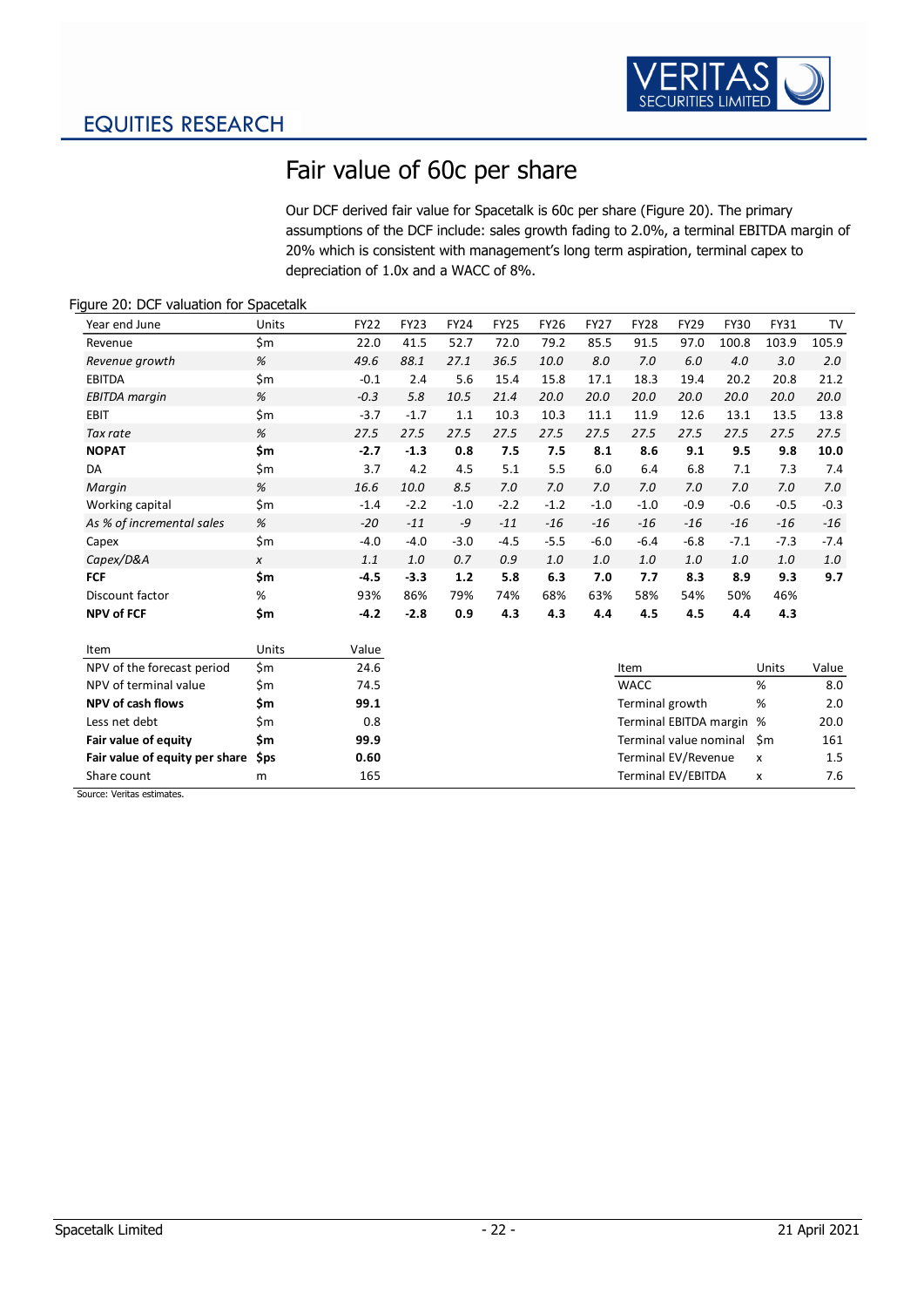

## <span id="page-23-0"></span>Trading at an 80% EV/Revenue discount to peers

Spacetalk has the second highest three-year forecast revenue CAGR of the peer group yet it trades on the lowest EV/Revenue multiple of 0.6x in FY23, an 80% discount to the 3.2x peer average.



Figure 21: EV/Revenue and forecast revenue growth: Spacetalk vs. peers

Our fair value of \$0.60 per share puts Spacetalk on EV/Revenue and EV/EBITDA multiples of 2.4x and 41x respectively in FY23 – both below the averages of peers [\(Figure 22\)](#page-23-1).

<span id="page-23-1"></span>

|  |  | Figure 22: Spacetalk peer valuation |  |  |
|--|--|-------------------------------------|--|--|
|--|--|-------------------------------------|--|--|

| <b>Stock</b>      | Code           | Price | Mkt Cap | EV    | EV/Revenue (x) |              |              |       | EV/EBITDA (x) |              |              |                  | <b>EBITDA Margin (%)</b> |              |              |       | <b>Sales</b>    |
|-------------------|----------------|-------|---------|-------|----------------|--------------|--------------|-------|---------------|--------------|--------------|------------------|--------------------------|--------------|--------------|-------|-----------------|
|                   |                | LC    | LC m    | LC m  | <b>FY20</b>    | <b>FY21E</b> | <b>FY22E</b> | FY23E | <b>FY20</b>   | <b>FY21E</b> | <b>FY22E</b> | <b>FY23E</b>     | <b>FY20</b>              | <b>FY21E</b> | <b>FY22E</b> | FY23E | <b>3vr CAGR</b> |
| SpaceTalk         | SPA-ASX        | 0.150 | 24.8    | 25.5  | 2.4            | 1.7          | 1.2          | 0.6   | N/A           | 149.9        | N/A          | 10.6             | $-26%$                   | 1%           | 0%           | 6%    | 58%             |
| Life360           | 360-ASX        | 5.50  | 875.0   | 805.7 | 6.9            | 6.3          | 4.8          | 3.8   | N/A           | N/A          | N/A          | 230.2            | $-28%$                   | $-17%$       | $-7%$        | 2%    | 22%             |
| Family Zone Cyber | FZO-ASX        | 0.50  | 193.3   | 167.9 | 32.9           | 13.2         | 6.3          | 3.7   | N/A           | N/A          | N/A          | 23.6             | $-216%$                  | $-98%$       | $-20%$       | 16%   | 107%            |
| Readcloud         | <b>RCL-ASX</b> | 0.38  | 44.4    | 37.7  | 5.0            | 4.0          | 2.7          | 2.01  | N/A           | N/A          | 15.1         | 9.0 <sub>1</sub> | $-17%$                   | 0%           | 18%          | 23%   | 35%             |
| Readytech         | RDY-ASX        | 1.98  | 199.4   | 191.5 | 4.8            | 3.9          | 2.8          | 2.5   | 25.9          | 10.2         | 7.3          | 6.6              | 19%                      | 38%          | 38%          | 39%   | 24%             |
| Ike GPS           | IKE-NZ         | 0.95  | 126.0   | 107.7 | 11.0           | 12.1         | 7.4          | 5.5   | N/A           | N/A          | N/A          | 127.4            | $-38%$                   | $-57%$       | $-19%$       | 4%    | 26%             |
| Catapult Group    | CAT-ASX        | 2.09  | 418.9   | 400.9 | 3.9            | 5.4          | 4.8          | 4.2   | 93.2          | 51.7         | 39.6         | 25.9             | 4%                       | 10%          | 12%          | 16%   | $-2%$           |
| Peer Average      |                |       |         |       | 9.6            | 6.7          | 4.3          | 3.2   | 59.6          | 70.6         | 20.7         | 61.9             | $-43%$                   | $-17%$       | 3%           | 15%   | 38%             |

Source: Bloomberg, Veritas estimates.

Google acquired Fitbit for a \$1.7bn enterprise value and EV/Revenue multiple of 1.6x in January 2021. It is important to note that the relatively low multiple for a tech company most likely reflects declining sales and profits since 2015.

The Fitbit acquisition highlights the strategic value that a tech platforms place on successful niche wearable manufacturers with a loyal ecosystem of users. We view Spacetalk as a possible acquisition target if it proves itself in the US market.

Spacetalk has the potential to become the dominant smartwatch for children and seniors. It has the leading customer proposition in the category and its original device had the number one market share of children's connected smartwatches in Australia in CY2020. It launched an improved device – the Adventurer – in December 2020 which is gaining significant traction. We estimate that with just 1% share of the addressable market Spacetalk could be worth more than \$3 per share. We initiate coverage with a Buy recommendation and a fair value of \$0.60 per share, 300% share price upside.

Source: Bloomberg, Veritas Research.